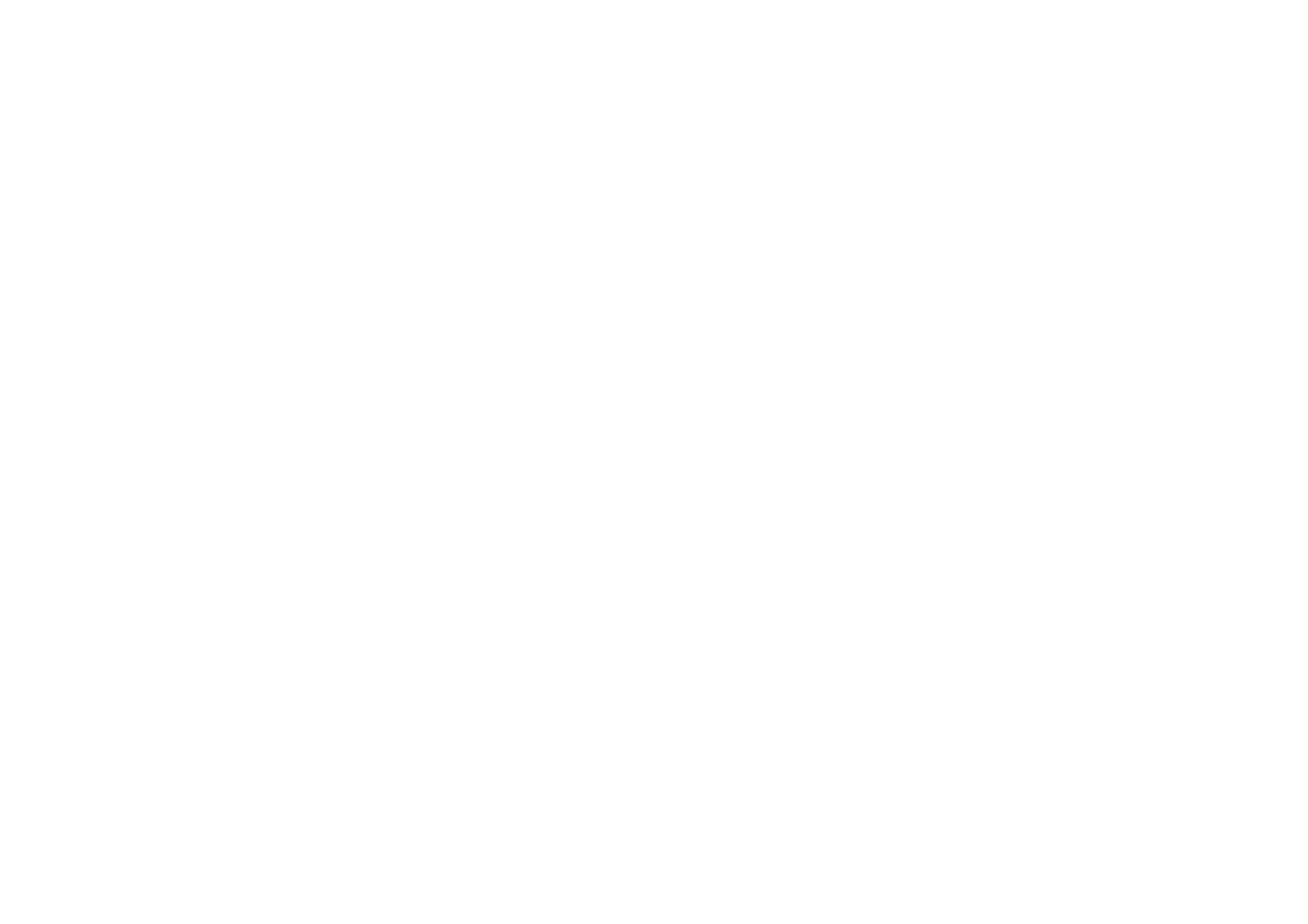## Defining B.A.D

| Depth of<br>Learning | <b>Cognitive challenge</b>                                                                                                                                            | Nature of<br>progress      | <b>Typically, pupils will</b>                                                                                                                                                                                                           | <b>Predominant</b><br>teaching style |
|----------------------|-----------------------------------------------------------------------------------------------------------------------------------------------------------------------|----------------------------|-----------------------------------------------------------------------------------------------------------------------------------------------------------------------------------------------------------------------------------------|--------------------------------------|
| <b>Basic</b>         | Low level cognitive<br>demand. Involves<br>following instructions.                                                                                                    | Acquiring                  | name, describe, follow<br>instructions or methods,<br>complete tasks, recall<br>information, ask basic<br>questions, use, match, report,<br>measure, list, illustrate, label,<br>recognise, tell, repeat, arrange,<br>define, memorise. | Modelling<br>Explaining              |
| <b>Advancing</b>     | <b>Higher level of cognitive</b><br>demand. Involves mental<br>processing beyond recall.<br>Requires some degree of<br>decision making.                               | Practising                 | apply skills to solve problems,<br>explain methods, classify, infer,<br>categorise, identify patterns,<br>organise, modify, predict,<br>interpret, summarise, make<br>observations, estimate,<br>compare.                               | <b>Reminding</b><br><b>Guiding</b>   |
| Deep                 | Cognitive demands are<br>complex and abstract.<br>Involves problems with<br>multi-steps or more than<br>one possible answer.<br>Requires justification of<br>answers. | Deepening<br>Understanding | solve non-routine problems,<br>appraise, explain concepts,<br>hypothesise, investigate, cite<br>evidence, design, create, prove.                                                                                                        | Coaching<br>Mentoring                |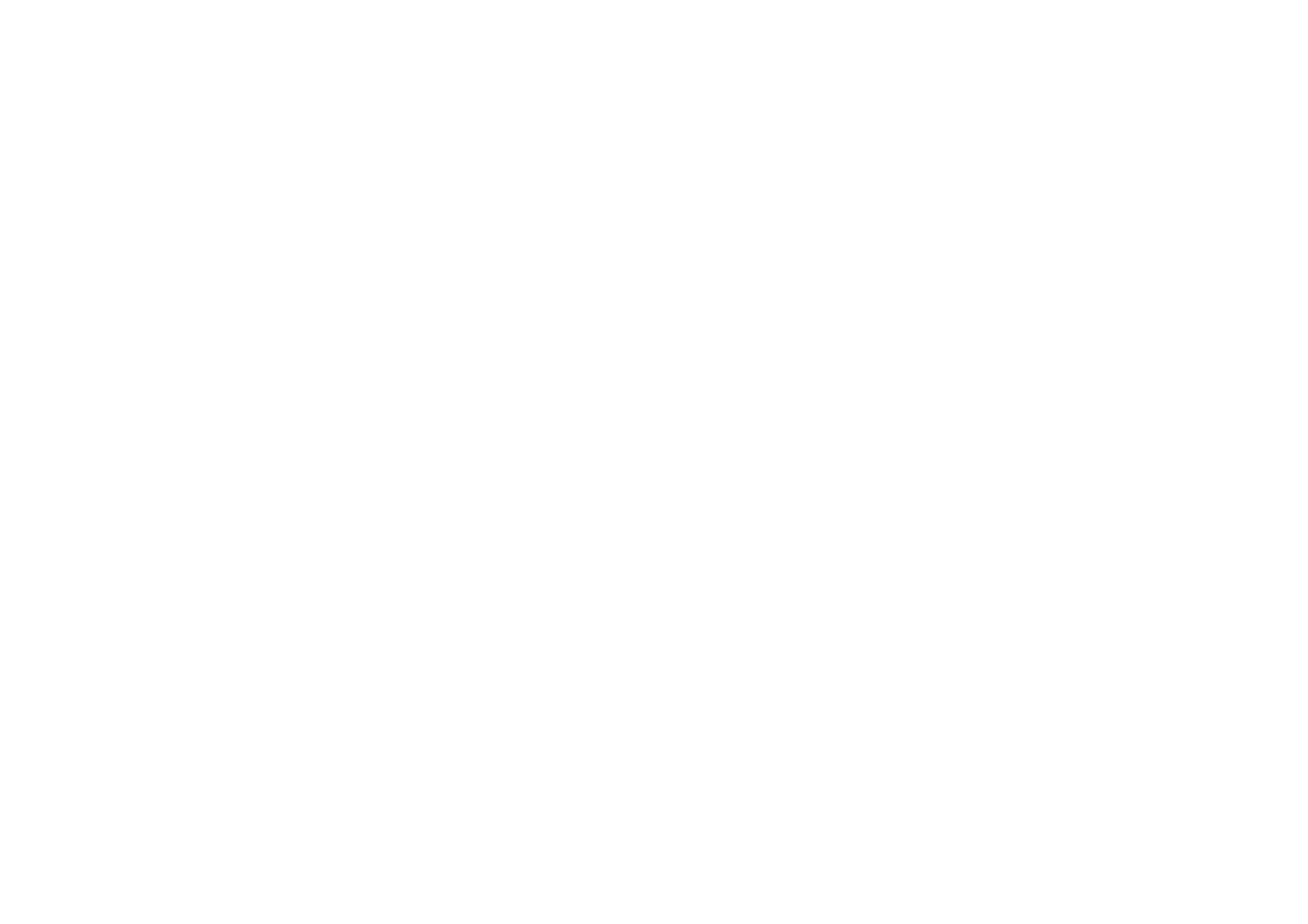#### Assessment criteria for writing

Key – Year 1 ARE Year 2 ARE Year 3 ARE Year 4 ARE Year 5 ARE Year 6 ARE \* NB, to achieve Year 2 ARE, pupils would need Year 1 ARE statements also. This is also the same for years 4 (need year 3) & 6 (need year 5).

#### **Milestone 1**

Milestone 1 – Yellow highlight & bold & underline = WTS statements from Y2 TAF; Green highlight bold & underline = EXS statements from Y2 TAF; Green text – bold & underline = GDS statements from Y2 TAF.

| <b>Aspect of Writing</b> | Learning<br><b>Objective</b>                                                                                                                             | <b>Basic</b>                                                                                                                                                                                                                                                                              | Advancing                                                                                                                                                                                                                                                  | Deep                                                                                                                                                                                             |
|--------------------------|----------------------------------------------------------------------------------------------------------------------------------------------------------|-------------------------------------------------------------------------------------------------------------------------------------------------------------------------------------------------------------------------------------------------------------------------------------------|------------------------------------------------------------------------------------------------------------------------------------------------------------------------------------------------------------------------------------------------------------|--------------------------------------------------------------------------------------------------------------------------------------------------------------------------------------------------|
|                          | Composition and effect                                                                                                                                   |                                                                                                                                                                                                                                                                                           |                                                                                                                                                                                                                                                            |                                                                                                                                                                                                  |
|                          | Form and record sentences                                                                                                                                | After discussion with the teacher, write simple<br>sentences which can be read by self and others.                                                                                                                                                                                        | Write simple sentences which can be read by others.                                                                                                                                                                                                        |                                                                                                                                                                                                  |
| Writing with<br>purpose  | Sequence sentences                                                                                                                                       | After discussion with the teacher, write simple<br>sentences that are sequenced to form a short<br>narrative (real or fictional).                                                                                                                                                         | After discussion with the teacher, write simple,<br>coherent narratives about personal experiences and<br>those of others.                                                                                                                                 |                                                                                                                                                                                                  |
|                          | Recount real events                                                                                                                                      | After discussion with the teacher, write sentences about<br>real events.                                                                                                                                                                                                                  | Write about real events, recording these simply and<br>clearlv.                                                                                                                                                                                            |                                                                                                                                                                                                  |
|                          | Recognise the purpose for the writing and<br>write sentences that reflect the purpose of<br>the writing (ie, to entertain, to instruct, to<br>informetc) | Has been introduced to and can talk about the purpose of<br>different text types with an adult.                                                                                                                                                                                           | Through discussion with the teacher, recognise that<br>writing has many purposes and begin to identify what<br>these are.<br>After discussion with the teacher, write sentences that<br>reflect some of these different purposes.                          | After discussion with the teacher, write effectively and<br>coherently for different purposes, drawing on their<br>reading to inform the vocabulary and grammar of their<br>writing.             |
|                          | Select vocabulary to add detail and for effect<br>(including adjectives, pronouns, nouns for<br>variety and adverbs)                                     | Some appropriate (mostly simple) word choice helps to<br>convey information and ideas, e.g. story or topic related<br>vocabulary (the policeman wore a helmet and badge):<br>simple description (the giant has red hair).<br>Adjectives, adverbs and pronouns are beginning to be<br>used | Some detail included through adventurous word choice<br>appropriate to the task (a big, hairy caterpillar Mr<br>Jones looked cross bears are fierce)<br>Adjectives, adverbs and pronouns are well chosen for effect                                        | Detail is included through adventurous word choices which are<br>appropriate to the task.<br>Adjectives, adverbs and pronouns are imaginative and chosen well<br>to give interest to the reader. |
|                          | Writing shows awareness of the purpose and<br>content reflects this.                                                                                     | Some awareness of basic ideas and content usually<br>linked to the task, e.g. a formulaic opening / ending for a<br>story, a phrase or sentence of information to label a<br>picture, simple commands to give instructions.                                                               | Some awareness of purpose with ideas and content<br>usually relevant to the task, e.g. informative points in a<br>report; memories in a recount; sequence of events in a<br>story - possibly repetitive or sparse with limited<br>awareness of the reader. |                                                                                                                                                                                                  |
|                          | Develop and indicate viewpoint in writing                                                                                                                |                                                                                                                                                                                                                                                                                           | Viewoint may be indicated by simple comments or<br>actions (e.g. The teacher was nice  apples are good<br>for you)                                                                                                                                         | Viewpoint is expressed (this may not always be maintained)                                                                                                                                       |
| Tense and<br>verb forms  | Use the correct tenses.                                                                                                                                  | Use present and past tense mainly correctly<br>and consistently.                                                                                                                                                                                                                          | Use present and past tense mostly correctly and<br>consistently.                                                                                                                                                                                           | Tenses are used correctly and consistently throughout<br>a piece of writing (including where used, the<br>progressive verb form)                                                                 |
|                          |                                                                                                                                                          | Standard English is demonstrated in subject-<br>verb agreement of the verb to be (e.g. we<br>were as opposed to we was), in speech                                                                                                                                                        | Standard English is demonstrated in subject-<br>verb agreement of the verb to be (e.g. we were<br>as opposed to we was) in writing.                                                                                                                        | Subject verb agreement of the verb to be is consistently<br>accurate in writing.                                                                                                                 |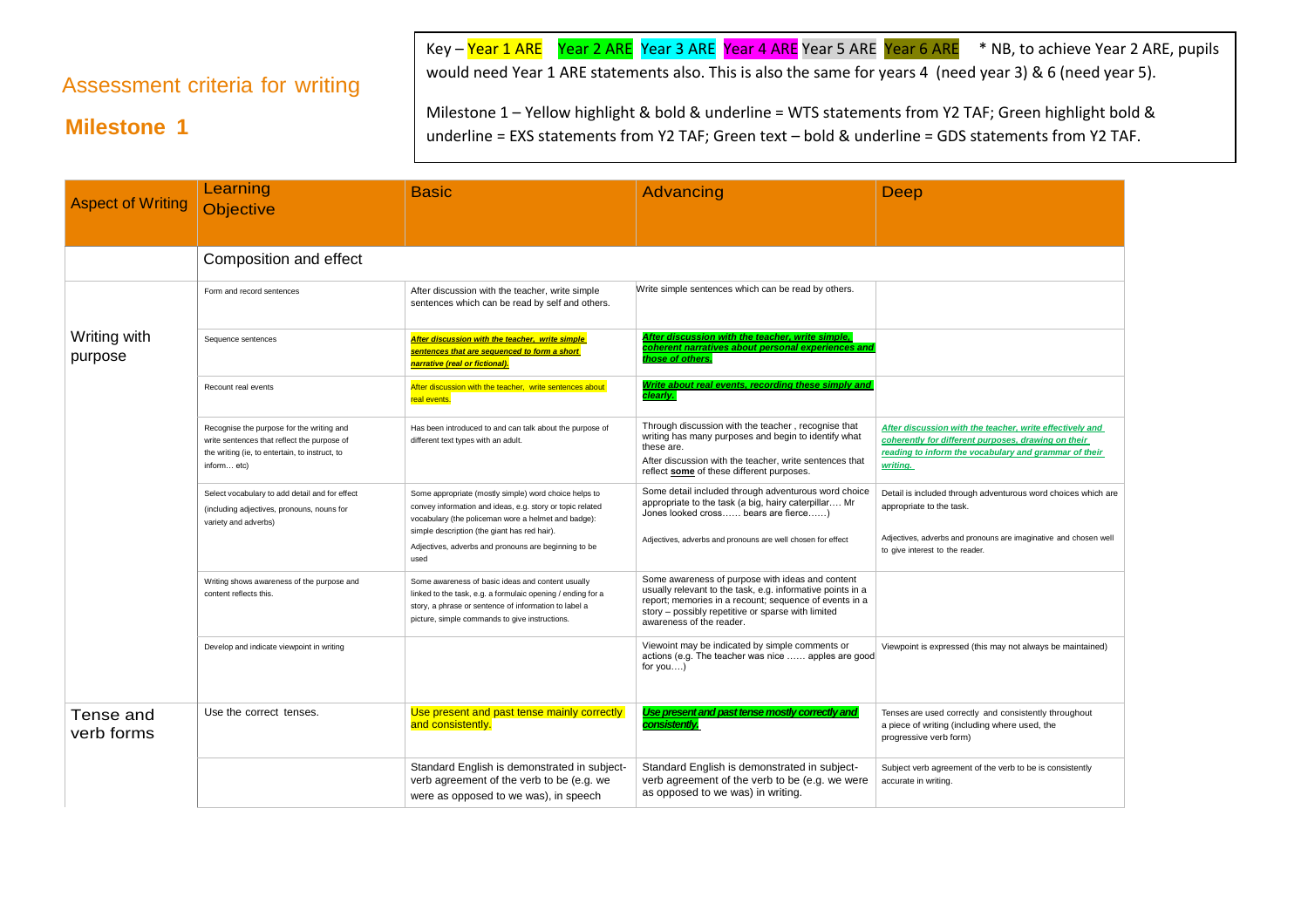| Organisation of<br>writing | Organise writing in line with its purpose. | After discussion with the teacher / using<br>a scaffold, writing is organised in line<br>with its purpose.              | After discussion with the teacher, Writing is<br>generally organised appropriately. | Writing has a clear organisational structure.<br>(Prompts and quidance are not required.) |
|----------------------------|--------------------------------------------|-------------------------------------------------------------------------------------------------------------------------|-------------------------------------------------------------------------------------|-------------------------------------------------------------------------------------------|
|                            |                                            | Ideas and events are beginning to be<br>sequenced logically                                                             | Ideas and events are sequenced logically.                                           | There is some attempt to group related ideas<br>together.                                 |
|                            |                                            | A simple opening and / or ending<br>(e.g. Once upon a time Yesterday we<br>made cakes  Dear Santa Then<br>we went home) | A brief introduction (opening) and<br>ending are usually signaled.                  |                                                                                           |

| <b>Aspect of writing</b>                              | Learning<br>Objective                                                             | <b>Basic</b>                                                                                                | Advancing                                                                                                                    | Deep                                                                                                                                                                            |
|-------------------------------------------------------|-----------------------------------------------------------------------------------|-------------------------------------------------------------------------------------------------------------|------------------------------------------------------------------------------------------------------------------------------|---------------------------------------------------------------------------------------------------------------------------------------------------------------------------------|
| Sentence<br>structure,<br>clauses and<br>conjunctions | Join sentences with conjunctions<br>and connectives.                              | Use co-ordinating conjunction 'and' to join<br>some main clauses together.                                  | Use co-ordination (e.g. and / but / or) and<br><b>SOME</b> subordination (e.g. when, if, that /<br>because) to join clauses. | Sentences are linked with a good range of<br>conjunctions and connectives,<br>appropriately and correctly.                                                                      |
|                                                       | Uses different sentence structures<br>for effect                                  | Forms and records simple sentences<br>correctly.                                                            | Writing includes simple, compound and<br>complex sentences - mostly correctly<br>structured.                                 | Writing shows good control over sentence<br>structure. Complex sentences may indicate<br>cause or time.                                                                         |
|                                                       | Uses different sentence forms in<br>line with the purpose of the writing<br>(PaG) | Forms and records simple statements and<br>questions                                                        | Forms and records statements, questions,<br>exclamations and commands within writing,<br>in line with the purpose.           | Writing shows control over different<br>sentence forms and applies these for effect<br>within writing. (eg, a command in dialogue in<br>a narrative, a question for the reader) |
|                                                       | Vary the way sentences begin.                                                     | When help or structure is provided,<br>sentences begin with a range of words<br>other than 'and' or 'then'. | Sentences begin in a variety of ways.<br>(use of pronouns, time adverbials - such as<br>first, next etc)                     | Sentences begin in ways appropriate for the<br>purpose of the writing and include imaginative<br>variety.                                                                       |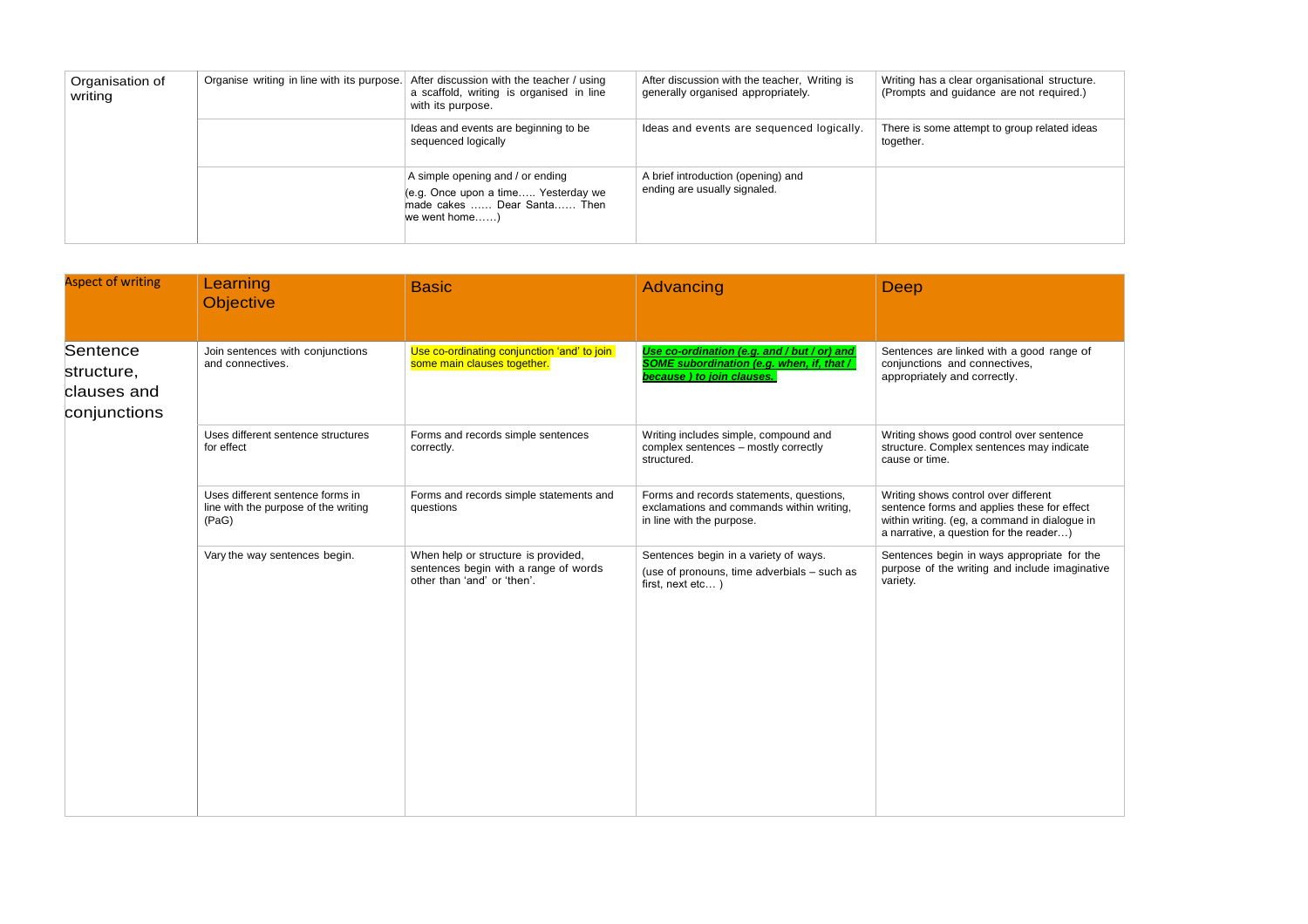|             | Transcription                                   |                                                                                                                                                                                         |                                                                                                                                                                                 |                                                                                                                              |
|-------------|-------------------------------------------------|-----------------------------------------------------------------------------------------------------------------------------------------------------------------------------------------|---------------------------------------------------------------------------------------------------------------------------------------------------------------------------------|------------------------------------------------------------------------------------------------------------------------------|
| Handwriting | To write letters correctly                      | <b>Form lower case letters in the correct direction</b><br>(starting and finishing in the right place).                                                                                 | Lower case letters show correct formation. (starting<br>and finishing in the correct place), with correct size<br>- relative to each other & capital case letters.              | Lower case letters are correctly formed, with a<br>definite sense of control.                                                |
|             |                                                 | Form lower case letters with correct size -<br>relative to one another in some writing                                                                                                  | Form capital letters and digits of the correct size,<br>orientation and relationship to each other and to<br>lower case letters.                                                | All letters and digits are written with a definite<br>sense of control and this is applied into other<br>writing activities. |
|             |                                                 | Capital letters are beginning to show correct<br>formation. (starting and finishing in the correct<br>place), with correct size - relative to one another.                              | Capital letters show correct formation. (starting<br>and finishing in the correct place), with correct size<br>- relative to each other & lower case letters. .                 | Upper case letters are correctly formed, with a<br>definite sense of control.                                                |
|             | To write digits 0-9 correctly                   | Form digits 0-9 correctly                                                                                                                                                               | Digits are generally formed correctly and<br>consistently (starting and finishing in the correct<br>place), with correct size - relative to each other &<br>letters.            | Digits are correctly formed, with a definite<br>sense of control.                                                            |
|             | Begin to join some letters.                     | Letters have joining lines (flicks) on (where<br>needed).                                                                                                                               | Some letters are joined.                                                                                                                                                        | Use diagonal and horizontal joins to join some<br>letters correctly and consistently.                                        |
|             | To write with correct spacing                   | Use spacing between words that<br>mainly reflects the size of the letters                                                                                                               | Use spacing between words that reflects<br>the size of the letters.                                                                                                             | Words are spaced evenly and letters are well<br>spaced and positioned using the tramlines.                                   |
|             |                                                 |                                                                                                                                                                                         |                                                                                                                                                                                 |                                                                                                                              |
| Spelling    | Spell words containing 40+ learned<br>phonemes. | Segment spoken words into phonemes and<br>represent these by taught graphemes (ph5)<br>spelling some of these words correctly and<br>making phonically-plausible attempts at<br>others. | Segment spoken words into phonemes and<br>represent these by taught graphemes spelling many<br>of these words correctly and making phonically-<br>plausible attempts at others. | Almost all words containing the 40+ learned<br>GPCs are spelled correctly.                                                   |
|             | Spell common exception words.                   | <b>Spell many Y1 common exception</b><br>words and some Y2 common exception<br>words correctly.                                                                                         | Many of the Y1 & 2 common exception<br>words are spelled correctly.                                                                                                             | Most Y1 & 2 common exception words<br>are spelled correctly.                                                                 |
|             | Add prefixes and suffixes.                      | Both -s and -es are beginning to be used<br>for plurals and these are spelled correctly.                                                                                                | Some prefixes (such as un-) and suffixes<br>(such as -ing, -ed, -er, -ing, -er and -est) are<br>used and these are spelled correctly.                                           | Add suffixes to spell most words correctly<br>in their writing. (e.g. ful, less, ment, ly, ness)                             |
|             | Use the possessive (singular)<br>apostrophe.    | Apostrophes may be recognised and used<br>sometimes.                                                                                                                                    | The possessive apostrophe is sometimes used<br>correctly.                                                                                                                       | The possessive apostrophe is generally used<br>correctly.                                                                    |
|             | Use homophones correctly.                       | Common homophones are used and<br>one correct option may be correctly<br>spelled.                                                                                                       | Common homophones are generally<br>distinguished and so spelled correctly.                                                                                                      | Common homophones are almost<br>always spelled correctly.                                                                    |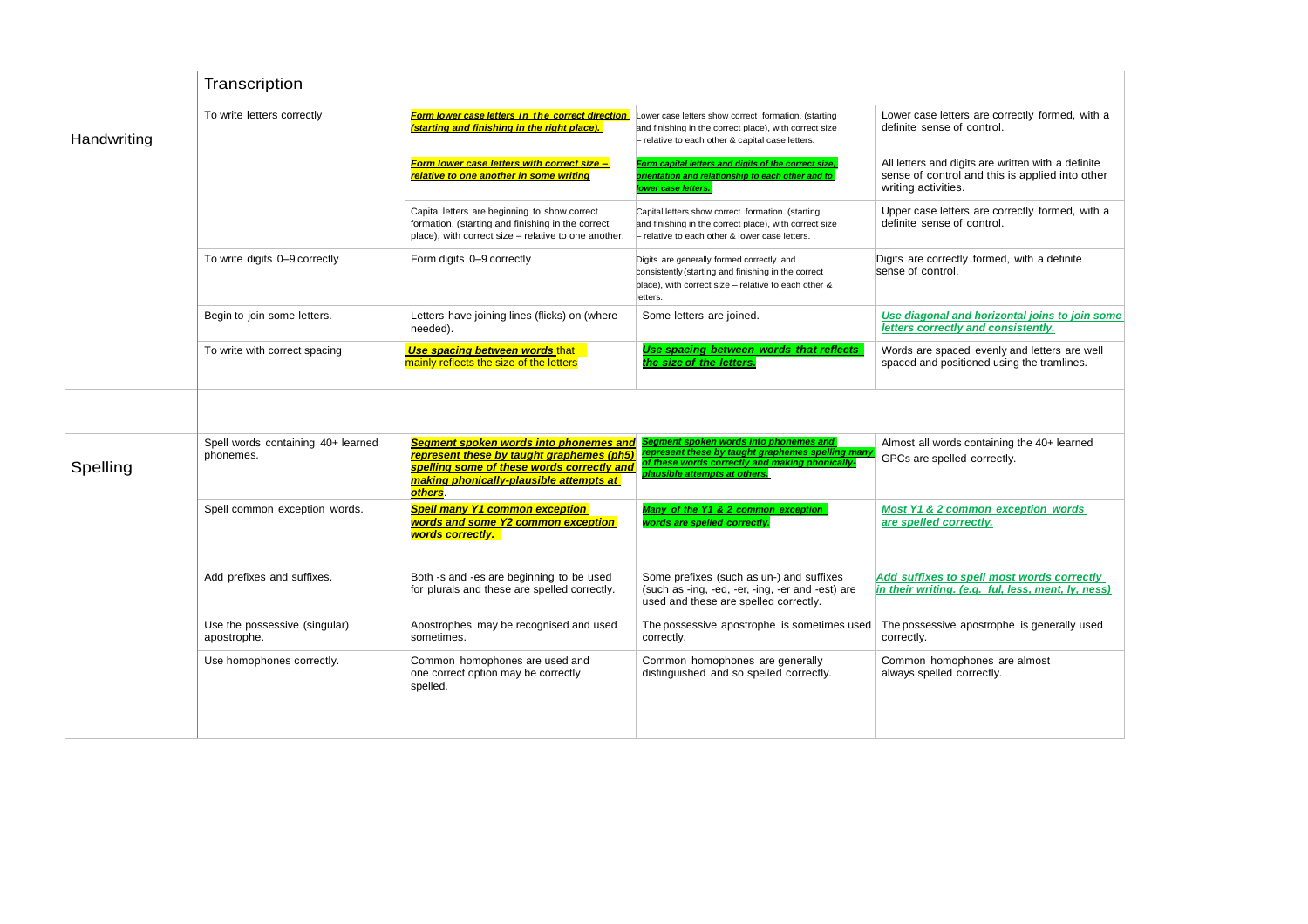| Aspect of writing          | Learning<br><b>Objective</b>                                                               | <b>Basic</b>                                                                                                                  | Advancing                                                                                                                            | Deep                                                                                                                                                                                    |
|----------------------------|--------------------------------------------------------------------------------------------|-------------------------------------------------------------------------------------------------------------------------------|--------------------------------------------------------------------------------------------------------------------------------------|-----------------------------------------------------------------------------------------------------------------------------------------------------------------------------------------|
|                            |                                                                                            |                                                                                                                               |                                                                                                                                      |                                                                                                                                                                                         |
| <b>Punctuation</b>         | Use capital letters for pronouns and<br>proper nouns                                       | When word banks and reminders are<br>provided, capital letters are beginning to<br>be used appropriately.                     | Capital letters are generally used<br>appropriately. (e.g. for the names<br>of people, places, the days of the<br>week and I.)       | Capital letters are used consistently<br>and appropriately. (e.g. for the<br>names of people, places, the days of<br>the week and I.)                                                   |
|                            | Use full stops, capital letters, question<br>marks, exclamation marks, commas<br>for lists | Demarcate some sentences in writing<br>with capital letters and full stops.                                                   | <b>Demarcate most sentences in writing</b><br>with capital letters and full stops and use<br>question marks correctly when required. | Use the punctuation taught at KS1,<br>mostly correctly<br>(full stops, capital letters, question marks,<br>exclamation marks, commas for lists and<br>apostrophes for contracted forms) |
|                            | Use apostrophes for contracted<br>forms and exclamation marks<br>(PaG)                     | Apostrophes and exclamation marks are<br>recognised in example texts.<br>These are beginning to be used in directed<br>tasks. | Apostrophes for the contracted form of<br>words and exclamation marks are<br>sometimes used correctly in writing                     | Apostrophes for the contracted form of words<br>and exclamation marks are used mostly<br>correctly in writing                                                                           |
|                            | Use commas in a list (PaG)                                                                 | Commas in lists are recognised in example<br>texts.<br>These are beginning to be used in directed<br>tasks.                   | Commas in lists are used mostly correctly in<br>writing                                                                              | Commas in lists are used almost always<br>correctly in writing                                                                                                                          |
|                            |                                                                                            |                                                                                                                               |                                                                                                                                      |                                                                                                                                                                                         |
| Re-drafting<br>and editing | Re-read writing to check it makes sense.                                                   | Re-read what has been written to check<br>that it makes sense.                                                                | Writing is re-read and changed by making<br>simple additions, revisions.                                                             | Make simple additions, revisions and<br>proof-reading corrections to own writing.                                                                                                       |

| Analysis of writing (Objectives useful in lessons when deconstructing texts and co-constructing rubrics)                                                                       |                                                                                                                                                                                |                                                                                                                                                                |                                                                                                                                                                                                                             |  |
|--------------------------------------------------------------------------------------------------------------------------------------------------------------------------------|--------------------------------------------------------------------------------------------------------------------------------------------------------------------------------|----------------------------------------------------------------------------------------------------------------------------------------------------------------|-----------------------------------------------------------------------------------------------------------------------------------------------------------------------------------------------------------------------------|--|
| <b>Learning Objective</b>                                                                                                                                                      | <b>Basic</b>                                                                                                                                                                   | <b>Advancing</b>                                                                                                                                               | Deep                                                                                                                                                                                                                        |  |
| Use and understand grammatical terminology in Year 1:<br>Word, sentence, letter, capital letter, full stop, punctuation,<br>singular, plural, question mark, exclamation mark. | The terminology listed is beginning to be used<br>correctly.<br>Year 1: Word, sentence, letter, capital letter, full<br>stop, punctuation,<br>singular, plural,                | The terminology listed is used correctly.<br>capital letter, full stop, punctuation,<br>singular, plural, question mark, exclamation<br>mark.                  | A good grasp of all of the<br>terminology listed is displayed and this is applied<br>in answering questions about writing.<br>capital letter, full stop, punctuation,<br>singular, plural, question mark, exclamation mark. |  |
| Use and understand grammatical terminology in Year 2:<br>Verb, tense (past, present), adjective, noun, suffix,<br>apostrophe, comma.                                           | After discussion with the teacher, the<br>features listed can be identified in<br>questions about writing.<br>Year 2: Verb, tense (past, present),<br>adjective, noun, suffix, | The features listed can be identified in<br>questions about writing.<br>Year 2: Verb, tense (past, present),<br>adjective, noun, suffix, apostrophe,<br>comma. | Terminology listed is displayed and this is<br>applied in answering questions about<br>writing.<br>(including possessive apostrophe where<br>appropriate)                                                                   |  |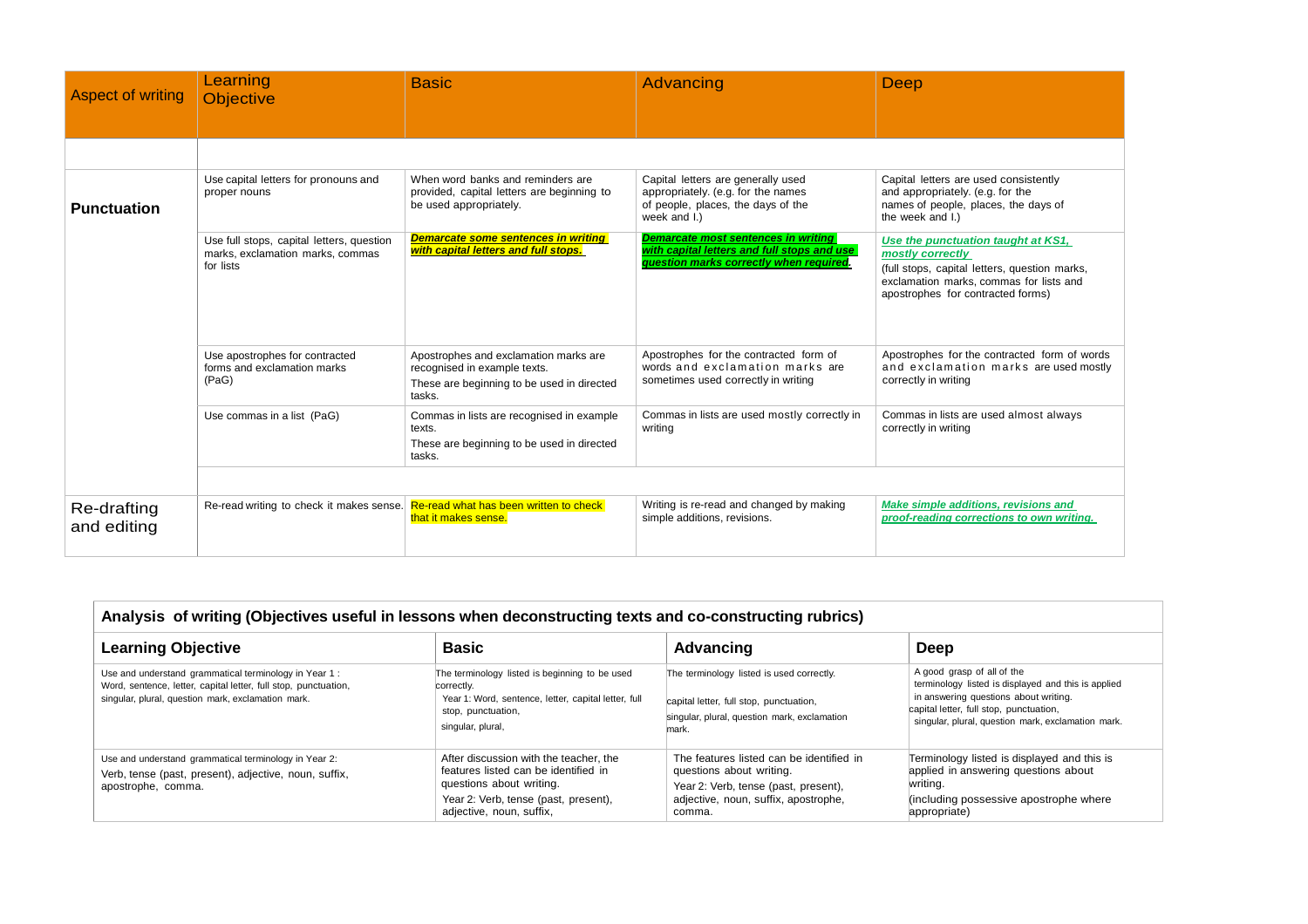### Assessment criteria for writing

Milestone 2

Key – Year 1 ARE Year 2 ARE Year 3 ARE Year 4 ARE Year 5 ARE Year 6 ARE \* NB, to achieve Year 2 ARE, pupils would need Year 1 ARE statements also. This is also the same for years 4 (need year 3) & 6 (need year 5). (Statements in Green in Deep = GDS at M2)

| <b>Aspect of Writing</b>       | Learning<br><b>Objective</b>                                                                                                                              | <b>Basic</b>                                                                                                                                                                                                                            | Advancing                                                                                                                                                                                                                                                       | Deep                                                                                                                                                                              |
|--------------------------------|-----------------------------------------------------------------------------------------------------------------------------------------------------------|-----------------------------------------------------------------------------------------------------------------------------------------------------------------------------------------------------------------------------------------|-----------------------------------------------------------------------------------------------------------------------------------------------------------------------------------------------------------------------------------------------------------------|-----------------------------------------------------------------------------------------------------------------------------------------------------------------------------------|
|                                | Composition and effect                                                                                                                                    |                                                                                                                                                                                                                                         |                                                                                                                                                                                                                                                                 |                                                                                                                                                                                   |
| <b>Writing with</b><br>purpose | Recognise the purpose for writing<br>and write sentences that reflect the<br>purpose of the writing (ie, to<br>entertain, to instruct, to inform,<br>etc) | After discussion with the teacher, the<br>pupil can write for different purposes.                                                                                                                                                       | The pupil can write effectively for a range of<br>purposes                                                                                                                                                                                                      | The main features of a type of writing are<br>generally applied without prompts.                                                                                                  |
|                                |                                                                                                                                                           | Use sentence structures appropriate to<br>the purpose of the writing $-$ e.g.<br>commands to instruct, statements to<br>report / recount                                                                                                | The pupil can write effectively and<br>coherently for a range of purposes, drawing<br>on their reading to inform the vocabulary and<br>grammar of their writing.                                                                                                | The pupil can write effectively and<br>coherently for a range of purposes and<br>audiences, drawing on their reading to<br>inform the vocabulary and grammar of their<br>writing. |
|                                |                                                                                                                                                           | Pupils discuss with the teacher / class<br>the audience for a particular piece of<br>writing,                                                                                                                                           | The pupil can recognise and talk about the<br>audience of a particular text, drawing on<br>some of its language features / vocabulary to<br>inform thinking.                                                                                                    | The pupil recognises and talk about the<br>audience of a particular text, commenting<br>on reasons for choices made by the<br>author.                                             |
|                                | Select vocabulary to add detail and<br>for effect<br>(including adjectives, adverbs,<br>alliteration, similes)                                            | Some detail / description of events / ideas<br>expanded through vocabulary (simple adverbs,<br>adjectives) or explanation. Some vocabulary<br>selected for effect or appropriateness to task.<br>(Alliteraction or similes may be used) | Ideas and events are developed through<br>some deliberate selection of phrases and<br>vocabulary e.g. technical terminology; vivid<br>language; word choice for effect or<br>emphasis.<br>(Alliteraction or similes are used effectively,<br>where apporpriate) | Some stylistic features support purpose,<br>e.g. formal / informal vocabulary;<br>appropriate use of similes.                                                                     |
|                                |                                                                                                                                                           |                                                                                                                                                                                                                                         | In discussion with the teacher, show an<br>awareness of audience and purpose through<br>formal / informal language choices                                                                                                                                      | Distinguish between the language of<br>speech and writing.                                                                                                                        |
|                                |                                                                                                                                                           |                                                                                                                                                                                                                                         | Sometimes deletes words in sentences to<br>see which are essential to retain meaning<br>and which are not (e.g. avoiding overly long<br>expanded noun phrases)                                                                                                  | Language choices demonstrate some<br>awareness of audience in terms of<br>formality and / or informality.                                                                         |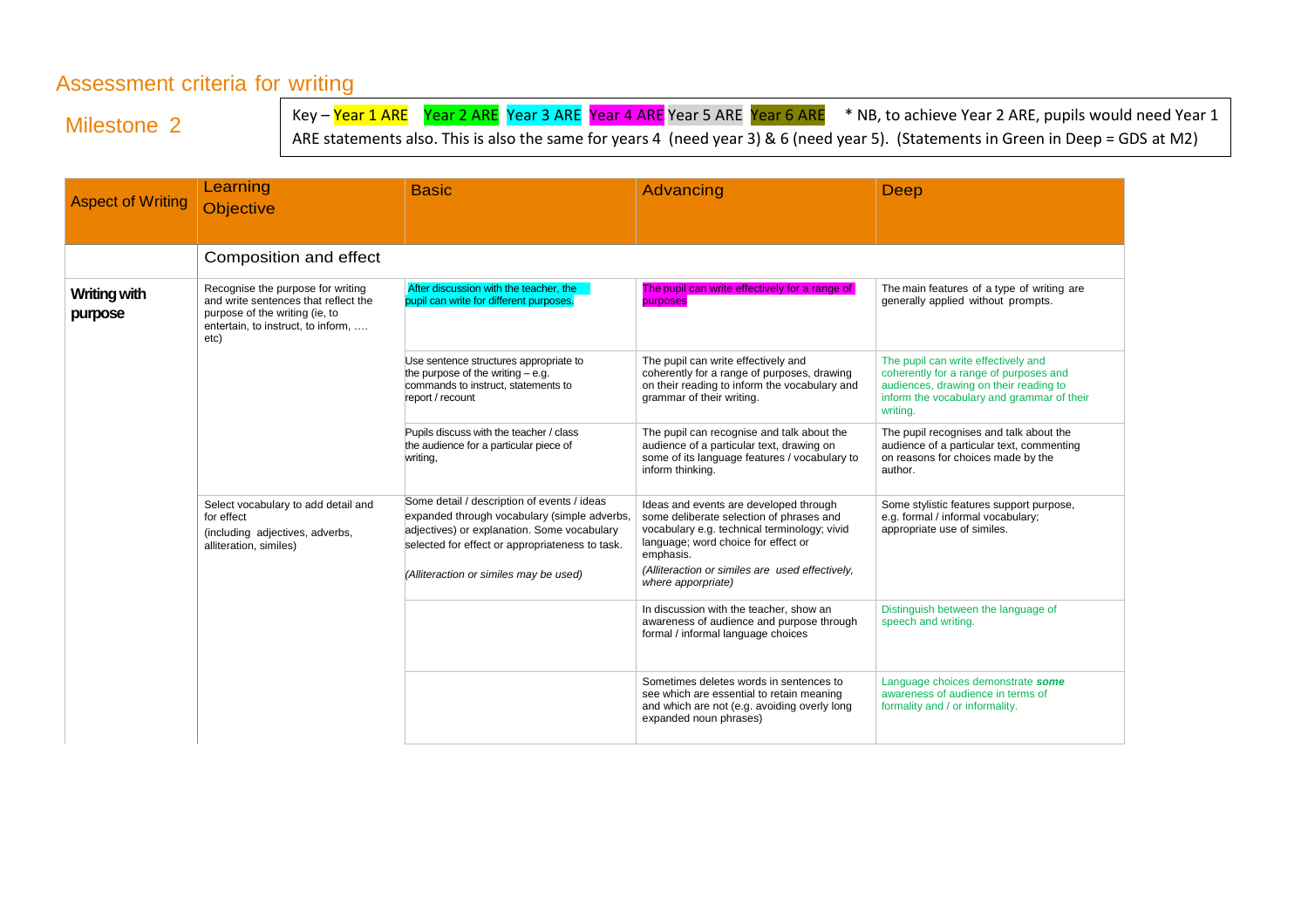|                         |                                                                              | After discussion with the teacher, in narratives<br>use some description of characters and<br>settings.<br>(Character descriptions are generally focused<br>on appearance rather than character traits.<br>Settings are generally described in terms of what can<br>be seen.) | In narratives decribes characters and<br>settings.<br>(Character descriptions include some character<br>traits. Descriptions of settings include an<br>attempt to capture or suggest mood.) | Character descriptions include a mixture<br>of appearance and action to convey the<br>nature of the character. Settings are<br>generally conveyed well in terms of<br>appearance, atmosphere and mood. |
|-------------------------|------------------------------------------------------------------------------|-------------------------------------------------------------------------------------------------------------------------------------------------------------------------------------------------------------------------------------------------------------------------------|---------------------------------------------------------------------------------------------------------------------------------------------------------------------------------------------|--------------------------------------------------------------------------------------------------------------------------------------------------------------------------------------------------------|
|                         |                                                                              | Some use of expanded noun phrases to<br>describe, adding relevant and meaningful<br>detail.<br>Some evidence of adjectives being used for                                                                                                                                     | Use expanded noun phrases, adverbs and<br>adjectives for precision, clarity and impact.                                                                                                     | Evidence of selection of descriptive<br>techniques to create impact and overall<br>effect.                                                                                                             |
|                         |                                                                              | precision, clarity and impact.                                                                                                                                                                                                                                                |                                                                                                                                                                                             |                                                                                                                                                                                                        |
|                         | Show awareness of the purpose<br>and the content of writing reflects<br>this | Some awareness of purpose through selection<br>of relevant content and an attempt to interest<br>the reader.                                                                                                                                                                  | Writing is clear in purpose and incorporates<br>relevant content to inform / engage the<br>reader.                                                                                          |                                                                                                                                                                                                        |
|                         |                                                                              | Features of the writing are mainly appropriate<br>to the selected task<br>(e.g. use of dialogue in a story; use of first<br>person for a letter; use of imperative in<br>instructions.)                                                                                       | Features of a text type / genre are<br>appropriate to the task, e.g. layout, verb,<br>form and formality.                                                                                   | Choices related to layout, verbs, form and<br>formality can be discussed and explained.                                                                                                                |
|                         |                                                                              | In narratives, some appropriate use of speech<br>to convey character.                                                                                                                                                                                                         | Some use of dialogue to convey character.                                                                                                                                                   | Techniques to show not tell are beginning<br>to be used in conveying aspects of<br>character through speech.                                                                                           |
|                         | Develop and indicate viewpoint in<br>writing                                 | Viewpoint (opinion, attitude, position) is<br>expressed, but may not be maintained.                                                                                                                                                                                           | Viewpoint is expressed and throughout the<br>text.                                                                                                                                          | Viewpoint is expressed and controlled<br>throughout the text.                                                                                                                                          |
| Tense and verb<br>forms | Use the correct tense                                                        | Tense choice is mostly consistent and<br>grammatically accurate including the use<br>of the present perfect tense where<br>appropriate.                                                                                                                                       | Use different verb forms which are mostly<br>accurate (present and past progressive,<br>present perfect).                                                                                   | A range of appropriate tense forms are<br>used accurately and through deliberate<br>choice. An understanding is<br>demonstrated of how time shifts may be<br>created through the use of language.      |
|                         | Write grammatically accurate<br>sentences                                    | Uses sentences with more than one<br>clause which have mostly correct verb<br>subject agreement and security of tense.                                                                                                                                                        | Uses sentences with more than one clause<br>which have correct verb subject agreement and<br>security of tense.                                                                             |                                                                                                                                                                                                        |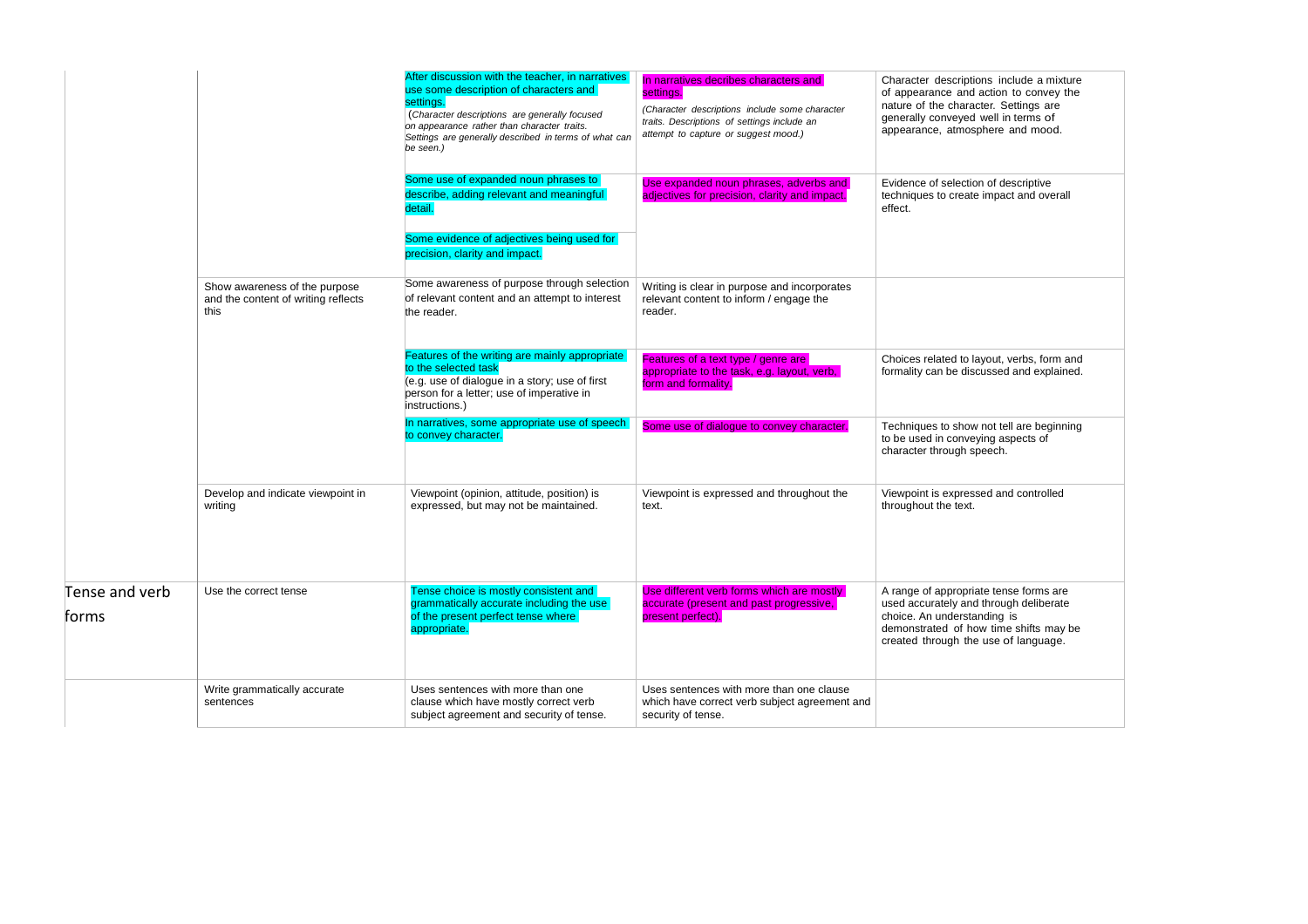| <b>Aspect of Writing</b>                  | Learning<br><b>Objective</b>                                                             | <b>Basic</b><br>Some of the following features will be seen<br>within numbers. Some larger numbers in the<br>descriptor may not yet be used.           | Advancing<br>Most of the following features will be seen.                                                                                        | Deep<br>All of the following features will be seen.                                                                                                        |
|-------------------------------------------|------------------------------------------------------------------------------------------|--------------------------------------------------------------------------------------------------------------------------------------------------------|--------------------------------------------------------------------------------------------------------------------------------------------------|------------------------------------------------------------------------------------------------------------------------------------------------------------|
| Organisation<br>of text,                  | Organise paragraphs around a theme.                                                      | Use paragraphs to organise ideas                                                                                                                       | Paragraphs are well organised around a<br>theme.                                                                                                 | A theme is clearly introduced and developed,<br>and remains consistent throughout each<br>paragraph.                                                       |
| paragraphs<br>and cohesion                | Sequence paragraphs.                                                                     | Ideas and events are sequenced using<br>adverbs of time or manner or place.                                                                            | Organisation through sequencing of<br>paragraphs or logical transition, e.g.<br>simple chronological stages; ideas<br>grouped by related points. | A clear and logical sequence of paragraphs is<br>evident and contributes to overall<br>effectiveness of the text.                                          |
|                                           | Organise writing in line with its purpose                                                | Headings and sub headings aid<br>presentation where appropriate                                                                                        | Headings and sub headings aid<br>presentation where appropriate -<br>from pupil's independent choice.                                            | A range of organisational devices are used<br>effectively.                                                                                                 |
|                                           |                                                                                          | Some use of simple adverbials and<br>pronouns to link sentences, sections or<br>paragraphs.                                                            | Use of fronted adverbials and<br>pronoun referencing to link within<br>and between paragraphs.                                                   | A range of fronted adverbials and pronoun<br>referencing to link within and between<br>paragraphs contributes to the overall<br>effectiveness of the text. |
|                                           |                                                                                          | Simple formulaic openings and endings<br>(in line with the purpose of the writing) are<br>used.                                                        | An appropriate opening and<br>closing - which may be linked.                                                                                     | An appropriate opening and closing - which are<br>clearly linked.                                                                                          |
| <b>Sentence</b>                           |                                                                                          |                                                                                                                                                        |                                                                                                                                                  |                                                                                                                                                            |
| structure,<br>clauses and<br>conjunctions | Joins sentences with conjunctions                                                        | Some use of subordinating and co-<br>ordinating conjunctions to join sentences<br>with more than one clause.<br>(e.g. and, but, so, or, because, when) | Uses a range of conjunctions<br>(subordinating and co-ordinating) to join<br>sentences with more than one clause.                                | Writing shows controlled use of a range of<br>conjunctions and is varied, contributing to<br>the effect of a text.                                         |
|                                           | Vary sentence structure<br>(Use a mixture of simple, compound<br>and complex sentences.) | Variation of sentence structure through<br>use of sentences with more than one<br>clause.                                                              | Variation of sentence structure through a<br>range of openings (fronted adverbials,<br>subject reference and speech)                             | Writing shows controlled choices to vary<br>sentence structures for effect, in line with<br>its purpose.                                                   |
|                                           | Transcription                                                                            |                                                                                                                                                        |                                                                                                                                                  |                                                                                                                                                            |
| Handwriting                               | Forms letters correctly (orientation,<br>position and size)                              | Letters are consisitent in size and<br>proportion with both letters and words<br>evenly spaced.                                                        | Letters are consisitent in size and<br>proportion with both letters and words<br>evenly spaced and correctly positioned.                         |                                                                                                                                                            |
|                                           | Join letters                                                                             | Letters are joined using diagonal and<br>horizontal strokes where appropriate                                                                          | Letters are joined using diagonal and<br>horizontal strokes where appropriate -<br>always accurately.                                            | Writing always shows fluent, joined letters<br>with appropriate sizing and positioning,<br>relative to each other.                                         |
|                                           |                                                                                          |                                                                                                                                                        |                                                                                                                                                  |                                                                                                                                                            |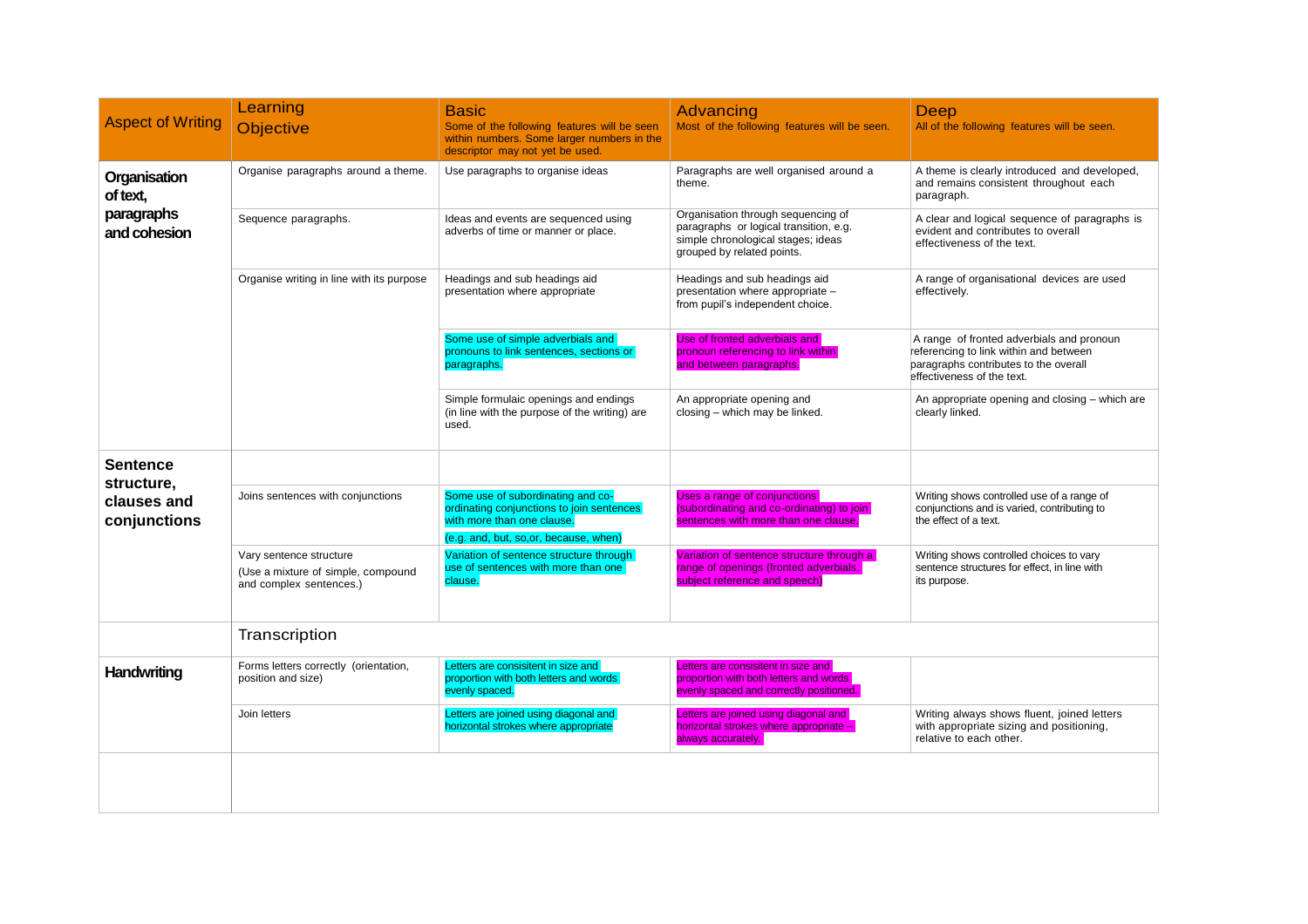| <b>Aspect of Writing</b> | Learning<br><b>Objective</b>                                 | <b>Basic</b><br>Some of the following features will be seen<br>within numbers. Some larger numbers in the<br>descriptor may not yet be used. | Advancing<br>Most of the following features will be seen.                                                     | Deep<br>All of the following features will be seen.                                                                                                                                                                                                                                                                                                                                                                     |
|--------------------------|--------------------------------------------------------------|----------------------------------------------------------------------------------------------------------------------------------------------|---------------------------------------------------------------------------------------------------------------|-------------------------------------------------------------------------------------------------------------------------------------------------------------------------------------------------------------------------------------------------------------------------------------------------------------------------------------------------------------------------------------------------------------------------|
| <b>Spelling</b>          | Add prefixes and suffixes                                    | Add taught suffixes and prefixes (Y3 /4) to<br>words, spelling many correctly.                                                               | Add taught suffixes and prefixes (Y3/4) to<br>words, spelling most correctly.                                 | Well-chosen prefixes and suffixes are<br>spelled correctly.                                                                                                                                                                                                                                                                                                                                                             |
|                          | Spell homophones correctly.                                  | Spell many common homophones<br>correctly.                                                                                                   | Spell most common homophones correctly.                                                                       | All common homophones used are spelled<br>correctly.                                                                                                                                                                                                                                                                                                                                                                    |
|                          | Use spelling rules and patterns                              | Apply the taught y3 / 4 spelling rules and patterns<br>to spell many words correctly.                                                        | Apply the taught y3 / 4 spelling rules and patterns to<br>spell most words correctly.                         |                                                                                                                                                                                                                                                                                                                                                                                                                         |
|                          | Use the possessive apostrophe                                | Place the possessive apostrophe accurately<br>in many in words with regular and irregular<br>plurals.                                        | Place the possessive apostrophe accurately<br>in most words with regular and irregular<br>plurals.            | The possessive apostrophe for both regular<br>and irregular plurals is used accurately and<br>consistently.                                                                                                                                                                                                                                                                                                             |
|                          | Spell common exception words                                 | Spell KS 1 common exception words mostly<br>correctly                                                                                        | Spell KS 1 common exception words always<br>correctly                                                         |                                                                                                                                                                                                                                                                                                                                                                                                                         |
|                          |                                                              | Spell many Y3 /4 common exception words<br>correctly                                                                                         | Spell most Y3 / 4 common exception words<br>correctly                                                         |                                                                                                                                                                                                                                                                                                                                                                                                                         |
|                          | Use a dictionary to aid spelling                             | Begin to use the first 2 or 3 letters in a word<br>to check its spelling in a dictionary.                                                    | Use the first 2 or 3 letters in a word to check<br>its spelling in a dictionary.                              | Confidently & quickly use a dictionary to<br>check spellings                                                                                                                                                                                                                                                                                                                                                            |
| <b>Punctuation</b>       | Use and punctuate direct speech.                             | Some correct use of inverted commas for<br>speech                                                                                            | Inverted commas for speech are used mainly<br>correctly.                                                      | In addition to the fluent use of speech punctuation as<br>outlined in 'Advanced',<br>the following is used and applied correctly: When breaking<br>direct speech up, by inserting information about who is<br>speaking, capital letters for the first word inside the second set<br>of speech marks are not used.(For example: "If you think you can<br>speak to me like that," she said, "you had better think again!" |
|                          | Use capital letters and full stops to<br>demarcate sentences | Capital letters and full stops are used<br>consistently and accurately.                                                                      | Capital letters, full stops, question marks and<br>exclamation marks are used consistently and<br>accurately. | Use the range of punctuation taught<br>consistently and accurately.                                                                                                                                                                                                                                                                                                                                                     |
|                          | Use commas                                                   | Commas are used correctly in lists                                                                                                           | Commas used to mark fronted adverbials<br>mainly correctly.                                                   | Fronted adverbials are correctly<br>punctuated.                                                                                                                                                                                                                                                                                                                                                                         |
|                          | Use apostrophes                                              | Apostrophes for singular possession are<br>used mostly correctly.                                                                            | Apostrophes for singular and plural possession<br>are used mainly correctly.                                  |                                                                                                                                                                                                                                                                                                                                                                                                                         |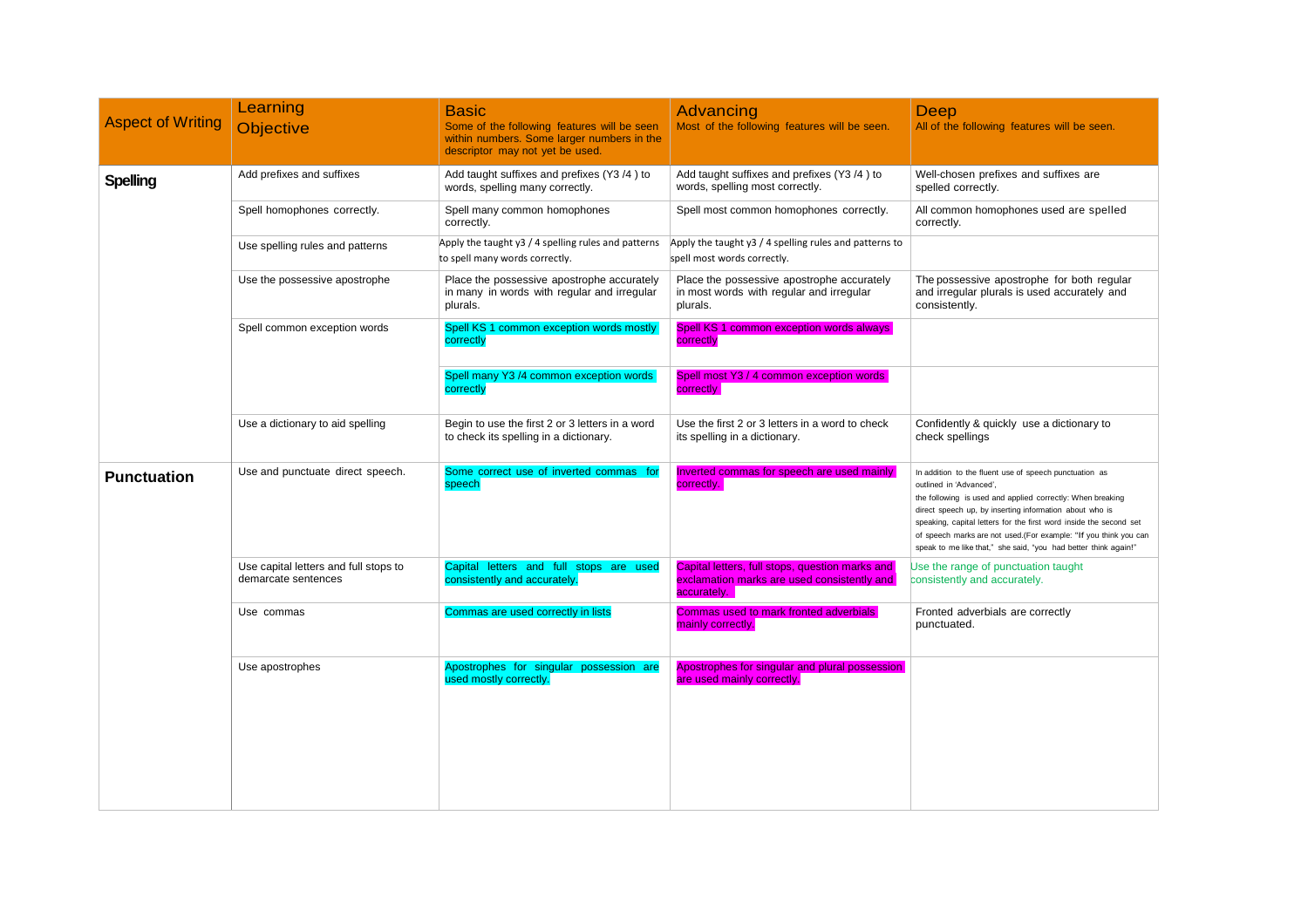| Re-drafting and<br>editing | Re-read writing to check it makes sense                                                                                                                                                                                                                                                                             | Proof-read for spelling and punctuation<br>errors, with some support through verbal<br>feedback or marking.                                                                                                                                    | Proof-read for spelling and punctuation errors                                                                                                                        |                                                                                                              |
|----------------------------|---------------------------------------------------------------------------------------------------------------------------------------------------------------------------------------------------------------------------------------------------------------------------------------------------------------------|------------------------------------------------------------------------------------------------------------------------------------------------------------------------------------------------------------------------------------------------|-----------------------------------------------------------------------------------------------------------------------------------------------------------------------|--------------------------------------------------------------------------------------------------------------|
|                            |                                                                                                                                                                                                                                                                                                                     | changes to<br>Propose<br>grammar and<br>vocabulary to improve consistency, including<br>the accurate use of pronouns in sentences.                                                                                                             | Propose changes to grammar and vocabulary<br>to enhance effects and clarify meaning.                                                                                  |                                                                                                              |
| Learning objective         |                                                                                                                                                                                                                                                                                                                     |                                                                                                                                                                                                                                                | Analysis and Presentation (Objectives useful in lessons when deconstructing texts and co-constructing rubrics)                                                        |                                                                                                              |
| To analyse<br>writing      | Use and understand grammatical<br>terminology when discussing reading<br>and writing: Year 3, word family,<br>conjunction, adverb, preposition,<br>direct speech, speech marks (inverted<br>commas), prefix, consonant, vowel,<br>clause, subordinate clause.<br>Year 4, pronoun, possessive pronoun,<br>adverbial. | The use of Year 3 terminology is growing<br>and applied in most cases.<br>Year 3, word family, conjunction, adverb,<br>preposition, direct speech, speech marks<br>(inverted commas), prefix, consonant,<br>vowel, clause, subordinate clause. | The use of Year 3 terminology is fluently<br>applied and some of the Year 4 terminology<br>is understood and used. Year 4, pronoun,<br>possessive pronoun, adverbial. | The Year 3 and 4 terminology is fluently applied<br>throughout a range of reading and writing<br>activities. |
|                            |                                                                                                                                                                                                                                                                                                                     |                                                                                                                                                                                                                                                |                                                                                                                                                                       |                                                                                                              |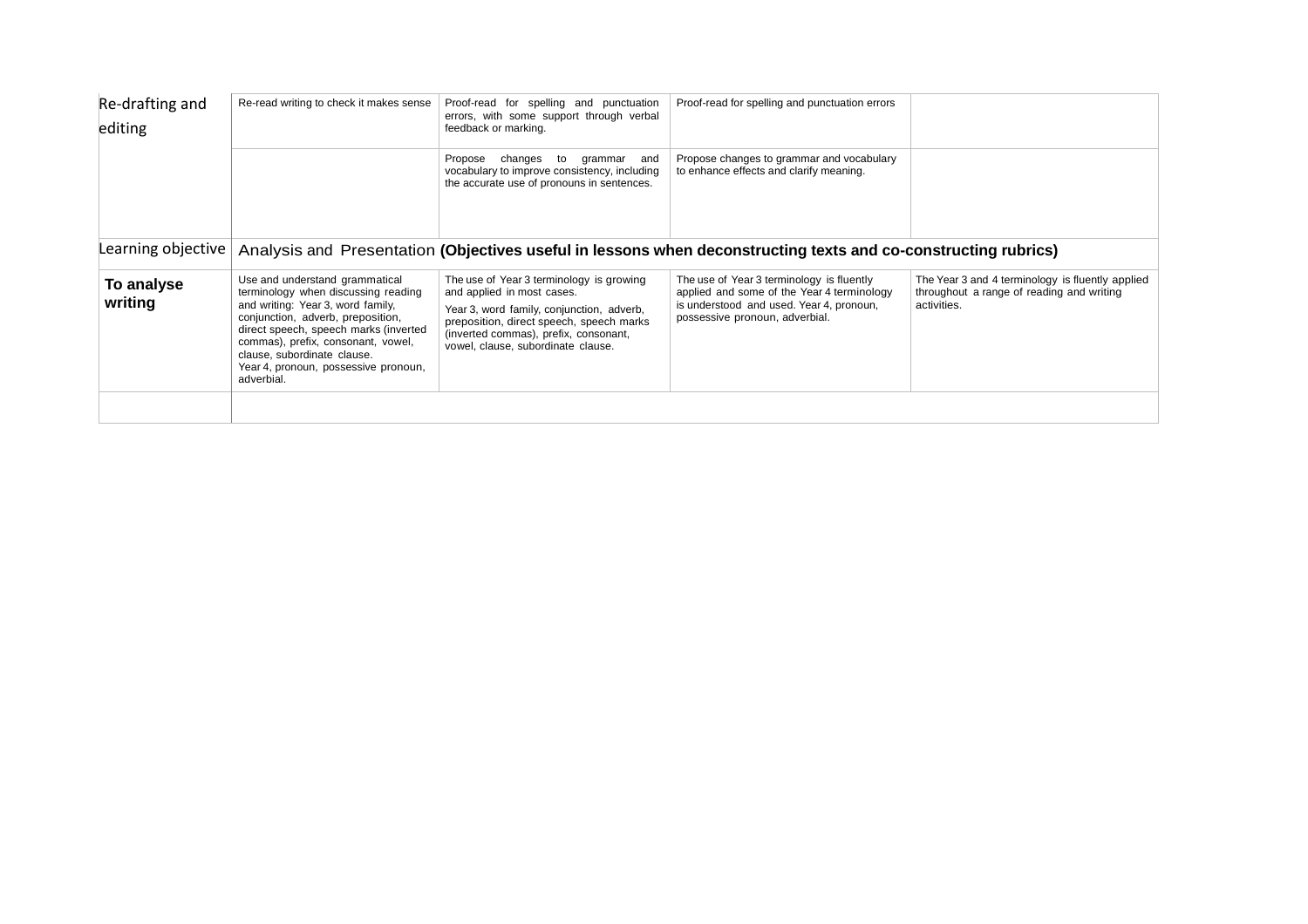#### Assessment criteria for writing

Milestone 3

Key – Year 1 ARE Year 2 ARE Year 3 ARE Year 4 ARE Year 5 ARE Year 6 ARE \* NB, to achieve Year 2 ARE, pupils would need Year 1 ARE statements also. This is also the same for years 4 (need year 3) & 6 (need year 5). (Statements in Green in Deep = GDS at M2)

| <b>Aspect of Writing</b>       | Learning<br><b>Objective</b>                                                                   | <b>Basic</b><br>Some of the following features will be seen<br>within numbers. Some larger numbers in the<br>descriptor may not yet be used.                                                                                                                                       | Advancing<br>Most of the following features will be seen.                                                                                                                                                                                                                                                      | Deep<br>All of the following features will be seen.                                                                                                                                                                                                                                                       |
|--------------------------------|------------------------------------------------------------------------------------------------|------------------------------------------------------------------------------------------------------------------------------------------------------------------------------------------------------------------------------------------------------------------------------------|----------------------------------------------------------------------------------------------------------------------------------------------------------------------------------------------------------------------------------------------------------------------------------------------------------------|-----------------------------------------------------------------------------------------------------------------------------------------------------------------------------------------------------------------------------------------------------------------------------------------------------------|
|                                | Composition and effect                                                                         |                                                                                                                                                                                                                                                                                    |                                                                                                                                                                                                                                                                                                                |                                                                                                                                                                                                                                                                                                           |
| <b>Writing with</b><br>purpose | Write for a range of purpose and<br>audeinces                                                  | The pupil can write for a range of audiences<br>and purposes.                                                                                                                                                                                                                      | The pupil can write effectively for a<br>range of purposes and audiences,<br>selecting language that shows good<br>awareness of the reader (e.g. first<br>person in a diary; direct address in<br>instructions and personal writing)                                                                           | The pupil can write effectively for a range<br>of purposes and audiences, selecting the<br>appropriate form and drawing<br>independently on what they have read as<br>models for their own writing. (e.g. literary<br>language, characterization, structure).                                             |
|                                |                                                                                                | Purpose of writing is clear and generally<br>maintained with some effective selection<br>and placing of content to inform / engage<br>the reader.                                                                                                                                  | Purpose of writing is clear and maintained<br>throughout the text with effective<br>selection and placing of content to inform<br>/ engage the reader.                                                                                                                                                         | The pupil can explain and discuss choices<br>made as to selection and placement of content<br>to engage the reader.                                                                                                                                                                                       |
|                                | Recognise the purpose for writing<br>and write sentences / content<br>that reflect the purpose | Features of the text type or genre are<br>appropriate for the task (e.g. layout, verb<br>form and formality)                                                                                                                                                                       | Independent choices as to the layout,<br>verb form and formality are made.                                                                                                                                                                                                                                     | Independent choices as to the layout, verb<br>form and formality are made and explained.                                                                                                                                                                                                                  |
|                                | Select vocabulary and<br>grammatical structures in line<br>with the purpose and audience       | Some evidence of selecting vocabulary and<br>grammatical structures that reflect what the<br>writing requires (e.g. using contracted forms<br>in dialogue; using passive verbs to affect<br>how information is presented; using modal<br>verbs to suggest degrees of possibility). | Select vocabulary and grammatical<br>structures that reflect what the writing<br>requires.<br>doina<br>this<br>mostly<br>appropriately (e.g. using contracted<br>forms in dialogue; using passive verbs<br>to affect how information is presented,<br>using modal verbs to suggest degrees<br>of possibility). | Select vocabulary and grammatical structures<br>that reflect what the writing requires, doing this<br>accurately and consistently (e.g. using<br>contracted forms in dialogue; using passive<br>verbs to affect how information is presented;<br>using modal verbs to suggest degrees of<br>possibility). |
|                                |                                                                                                | Some use of dialogue to convey character.                                                                                                                                                                                                                                          |                                                                                                                                                                                                                                                                                                                |                                                                                                                                                                                                                                                                                                           |
|                                |                                                                                                | Integrate dialogue in narratives to convey<br>character and / or advance action.                                                                                                                                                                                                   | Integrate dialogue in narratives to<br>convey character and / or advance<br>action.                                                                                                                                                                                                                            | Techniques such as show not tell are used effectively<br>to convey character in a number of ways and can be<br>explained by the pupil.                                                                                                                                                                    |
|                                |                                                                                                | Content is balanced e.g between action and<br>dialogue; fact and comment.                                                                                                                                                                                                          | Content is balanced and controlled with<br>some effective selection and ordering of<br>the text to engage the reader, e.g.<br>placement of significant event for<br>emphasis; reflective comment; opinion;<br>dialogue.                                                                                        | Content is balanced and controlled with<br>effective selection and ordering of the text to<br>engage the reader, e.g. placement of<br>significant event for emphasis; reflective<br>comment; opinion; dialogue.                                                                                           |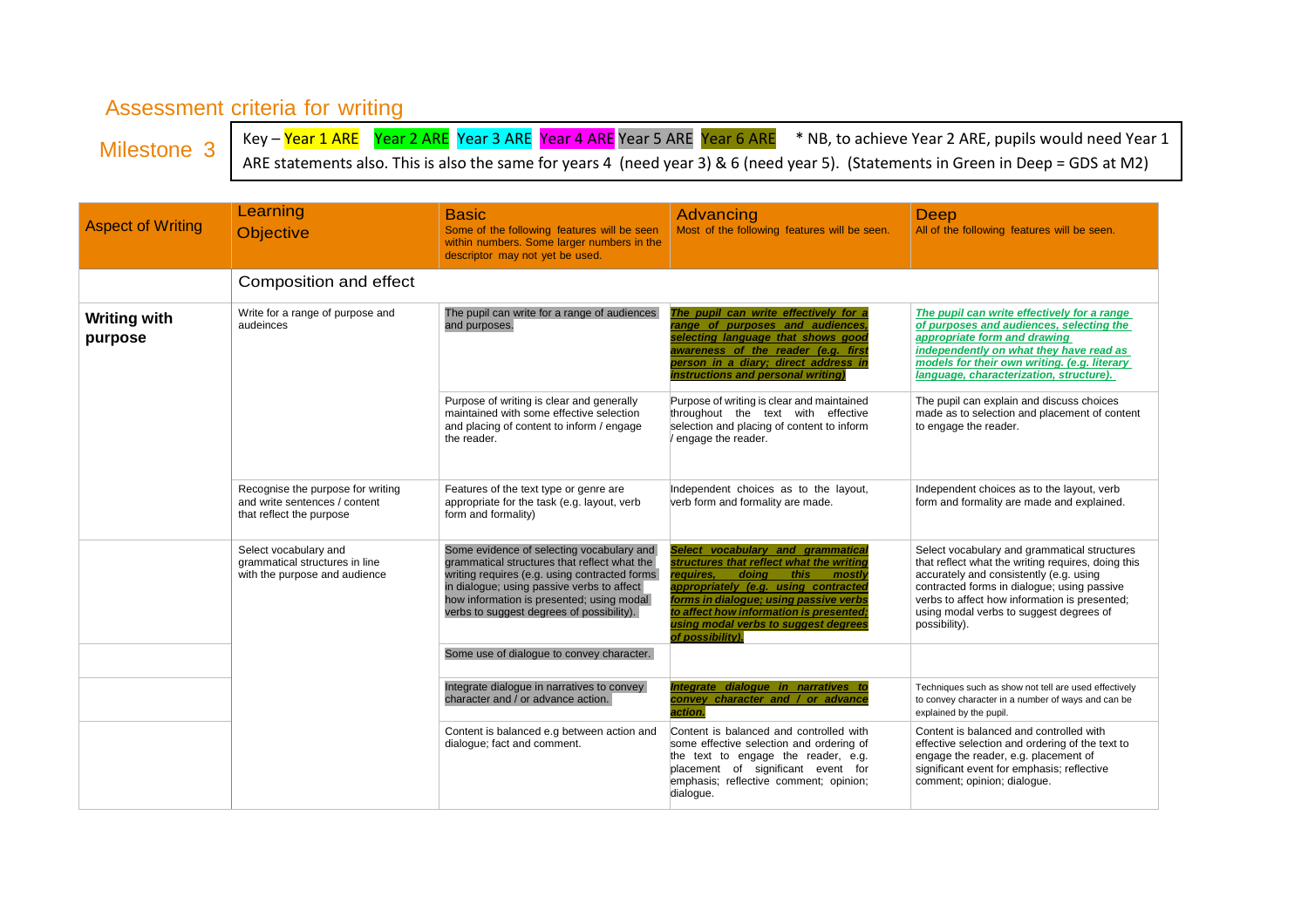|                         | Recognise and use formal /<br>informal language structures | Distinguish between the language of speech<br>and writing.                                                                                                                                                                               | Distinguish between the language of<br>speech and writing and sometimes<br>choose the appropriate register                                                                                                      | Distinguish between the language of<br>speech and writing and choose the<br>appropriate register                                                              |
|-------------------------|------------------------------------------------------------|------------------------------------------------------------------------------------------------------------------------------------------------------------------------------------------------------------------------------------------|-----------------------------------------------------------------------------------------------------------------------------------------------------------------------------------------------------------------|---------------------------------------------------------------------------------------------------------------------------------------------------------------|
|                         |                                                            | Language choices demonstrate some<br>awareness of audience in terms of formality<br>and / or informality.                                                                                                                                | Writing shows some awareness of levels<br>of formality (although this may not be well<br>managed).                                                                                                              | <b>Exercise an assured and conscious control</b><br>over levels of formality, particularly<br>through manipulating grammar and<br>vocabulary to achieve this. |
|                         | Select vocabulary to add detail<br>and for effect          | After discussion with the teacher, in<br>narratives, describe settings, characters and<br>atmosphere.                                                                                                                                    | In narratives, describe settings,<br>characters and atmosphere.                                                                                                                                                 | In narratives, describe settings,<br>characters<br>and atmosphere with control which engages /<br>intrigues the reader.                                       |
|                         |                                                            | Some use of adverbs, preposition phrases<br>and expanded noun phrases effectively to<br>add detail, qualification and precision                                                                                                          | Use of adverbs, preposition phrases and<br>expanded noun phrases effectively to add<br>detail, qualification and precision                                                                                      | Vivid and believable images capture and<br>sustain the reader's attention.                                                                                    |
|                         |                                                            | Varied stylistic features may support both<br>purpose and effect, e.g. alliteration,<br>metaphors, puns, emotive phrases.                                                                                                                | A range of stylistic features contribute to<br>the effect of the text, e.g. rhetorical<br>questions; repetition for effect; figurative<br>language                                                              |                                                                                                                                                               |
|                         | Develop and indicate viewpoint in<br>writing               | Viewpoint is established. Contrasting<br>attitudes / opinions may be presented.<br>Some use of expert comment may be used<br>to suggest credibility (e.g. rabbits are<br>popular pets because they can live outdoors<br>in all weather). | Established and controlled viewpoint with<br>some development opinion, attitude,<br>position or stance.                                                                                                         |                                                                                                                                                               |
| Tense and verb<br>forms | Use the correct tense and verb form                        | Using different verb forms which are mostly<br>accurate (present and past progressive,<br>present perfect and ing verbs)                                                                                                                 |                                                                                                                                                                                                                 |                                                                                                                                                               |
|                         |                                                            | Verb forms are used accurately and<br>appropriate tense choice is maintained,<br>including use of modal verbs.                                                                                                                           | Use verb tenses consistently and correctly<br>throughout writing.                                                                                                                                               |                                                                                                                                                               |
|                         |                                                            |                                                                                                                                                                                                                                          | Verb forms are controlled and selected to convey<br>precision of meaning.<br>Emphasis may be created through word order<br>and accurate use of verb phrases, including the<br>passive voice, where appropriate. |                                                                                                                                                               |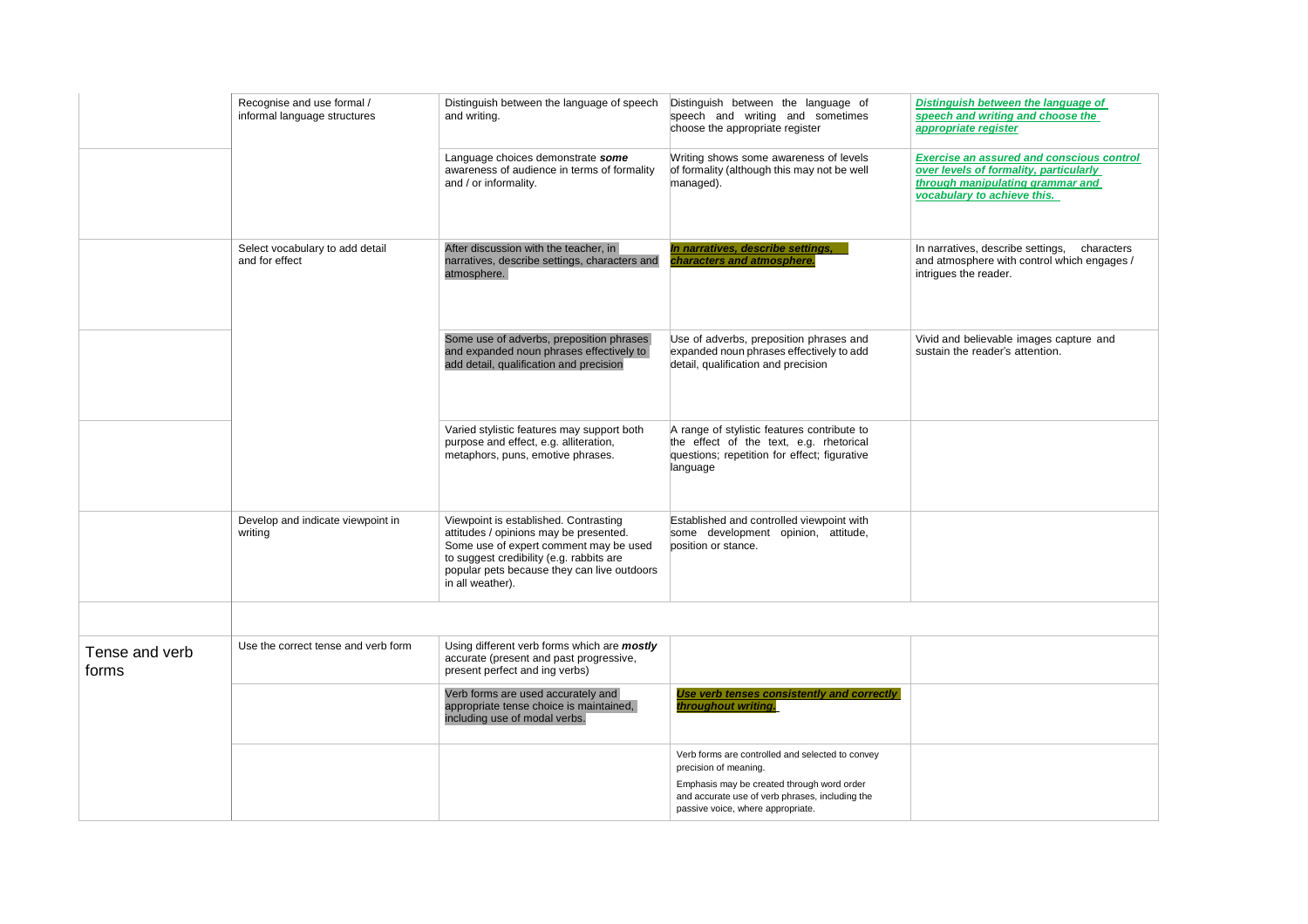| Organisation of text,<br>paragraphs and<br>cohesion | Organise paragraphs around a<br>theme | Use paragraphs to organise ideas<br>around a theme. (Headings and sub<br>headings aid presentation where<br>appropriate.)            | Layout devices are used effectively.<br>(headings, sub headings, columns,<br>bullets, tablesetc)                                                                                                                                                           |                                                                             |
|-----------------------------------------------------|---------------------------------------|--------------------------------------------------------------------------------------------------------------------------------------|------------------------------------------------------------------------------------------------------------------------------------------------------------------------------------------------------------------------------------------------------------|-----------------------------------------------------------------------------|
|                                                     | Sequence paragraphs                   | Sequencing of paragraphs and / or<br>sections contributes to the overall<br>effectiveness of a text.                                 | Sequenced and structured organization of<br>paragraphs and / or sections contributes<br>to the overall effectiveness of a text.                                                                                                                            |                                                                             |
|                                                     | Develop ideas within a paragraph      | Information / events are developed in<br>depth within some paragraphs.                                                               | Some shaping of paragraphs may be evident to<br>highlight or prioritise information, provide<br>chronological links, build tension, interject<br>comment or reflection. Each paragraph<br>introduces a theme and expands upon it in<br>appropriate detail. | Conscious manipulation of the shaping of a<br>paragraph for effect / impact |
|                                                     | Write cohesively                      | Use of fronted adverbials and pronoun<br>referencing to link within and between<br>paragraphs.                                       |                                                                                                                                                                                                                                                            |                                                                             |
|                                                     |                                       | Using some cohesive devices, including use of<br>adverbials (time, place and number), within and<br>across sentences and paragraphs. | Use a range of devices to build<br>cohesion. Examples include:<br>conjunctions; adverbials of time;<br>adverbials of place; pronouns.                                                                                                                      | Controlled use of range of cohesive devices.                                |
|                                                     |                                       |                                                                                                                                      |                                                                                                                                                                                                                                                            |                                                                             |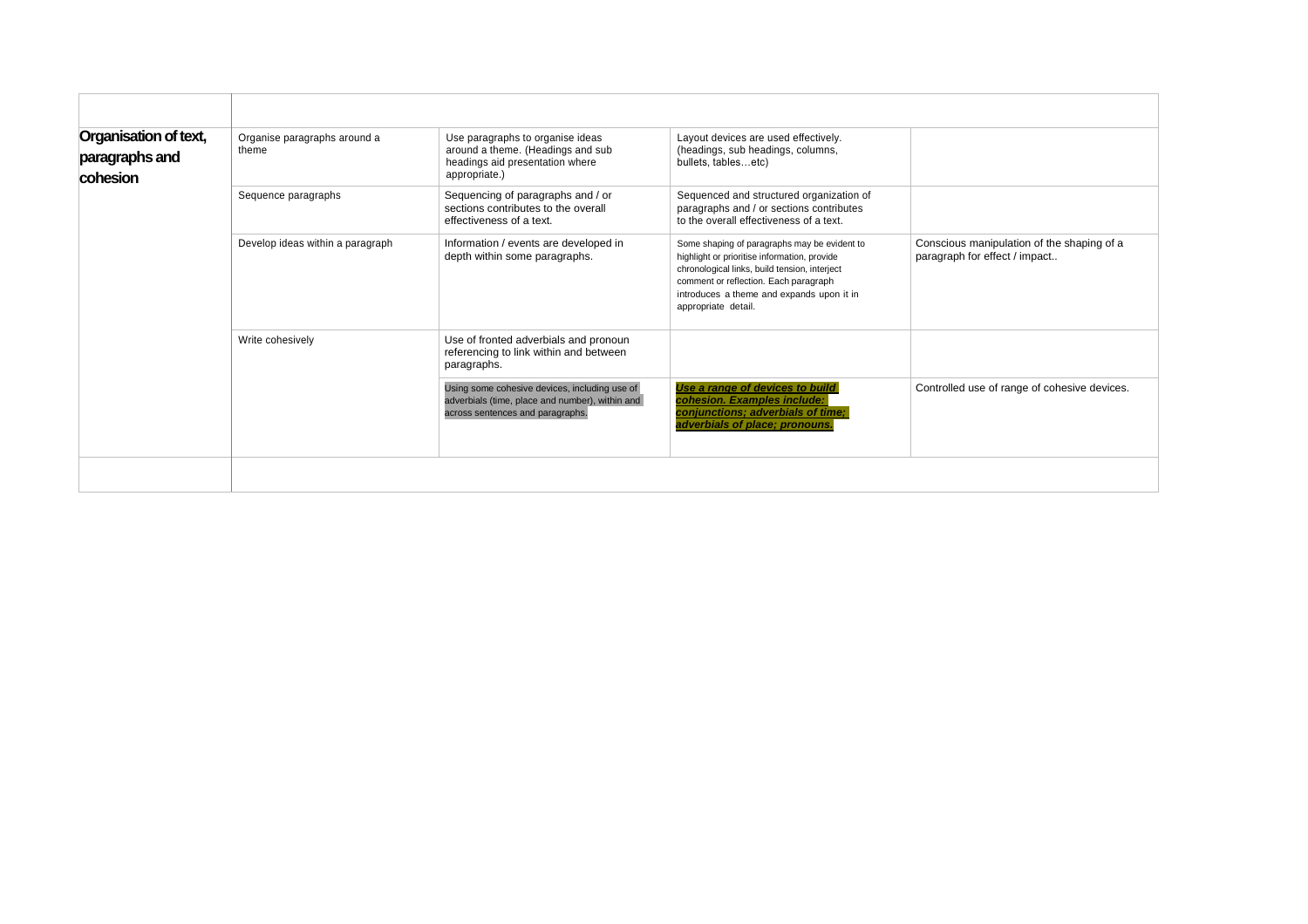| <b>Aspect of Writing</b>                                     | Learning<br><b>Objective</b>                       | Basic<br>Some of the following features will be seen<br>within numbers. Some larger numbers in the<br>descriptor may not yet be used. | <b>Advancing</b><br>Most of the following features will be seen.                                                                                                                                                                                                                           | Deep<br>All of the following features will be seen.                          |  |
|--------------------------------------------------------------|----------------------------------------------------|---------------------------------------------------------------------------------------------------------------------------------------|--------------------------------------------------------------------------------------------------------------------------------------------------------------------------------------------------------------------------------------------------------------------------------------------|------------------------------------------------------------------------------|--|
| <b>Sentence</b><br>structure,<br>clauses and<br>conjunctions | Vary sentence structure                            | Variation in sentence structure through a<br>range of openings (fronted adverbials,<br>subject reference and speech).                 | Use of subjunctive forms such as If I were<br>in some very formal writing and speech                                                                                                                                                                                                       |                                                                              |  |
|                                                              |                                                    | Use of complex structures, including the<br>use of relative clauses. Sentence<br>structures are varied throughout the<br>text.        | Wide range (as appropriate) of complex<br>structures, including the use of relative<br>clauses. Sentence structures are varied<br>throughout the text.                                                                                                                                     |                                                                              |  |
|                                                              | Join sentences with conjunctions                   | Use a range of conjunctions (co-<br>ordinating and subordinating) to join<br>sentences with more than one clause.                     | Subordinating connectives and<br>conjunctions may be manipulated for<br>emphasis (e.g. Because of that, he failed.)                                                                                                                                                                        |                                                                              |  |
|                                                              |                                                    | Using a wider range of conjunctions<br>(co-ordinating and subordinating) to join<br>sentences with more than one clause.              | There may be some use of several subordinate<br>clauses to aid economy of expression (e.g.<br>Because of their courageous efforts, all of the<br>passengers were saved, which was nothing short<br>of a miracle 'Whilst under my roof, you obey<br>my rules, which are clearly displayed') |                                                                              |  |
|                                                              | Transcription                                      |                                                                                                                                       |                                                                                                                                                                                                                                                                                            |                                                                              |  |
| Handwriting                                                  |                                                    | Letters are joined using diagonal and<br>horizontal strokes where appropriate.                                                        |                                                                                                                                                                                                                                                                                            |                                                                              |  |
|                                                              | Write fluently and legibly with a<br>joined style. | Maintain legibility, fluency and speed in<br>handwriting through choosing whether or<br>not to join specific letters.                 | <b>Maintain legibility in joined handwriting at</b><br>speed.                                                                                                                                                                                                                              | Writing is fluent and legible with a clear and<br>consistent personal style. |  |
|                                                              |                                                    |                                                                                                                                       |                                                                                                                                                                                                                                                                                            |                                                                              |  |
| <b>Spelling</b>                                              | Add prefixes and suffixes                          | Add taught prefixes and suffixes to words,<br>spelling many correctly                                                                 | Add taught prefixes and suffixes to words,<br>spelling most correctly                                                                                                                                                                                                                      |                                                                              |  |
|                                                              | Spell correctly some words with<br>silent letters. | Spell some words with silent letters<br>correctly                                                                                     | Words with silent letters are used and<br>spelled correctly.                                                                                                                                                                                                                               |                                                                              |  |
|                                                              | Spell common exception words                       | Spell all common exception words from<br>KS 1 list correctly.                                                                         |                                                                                                                                                                                                                                                                                            |                                                                              |  |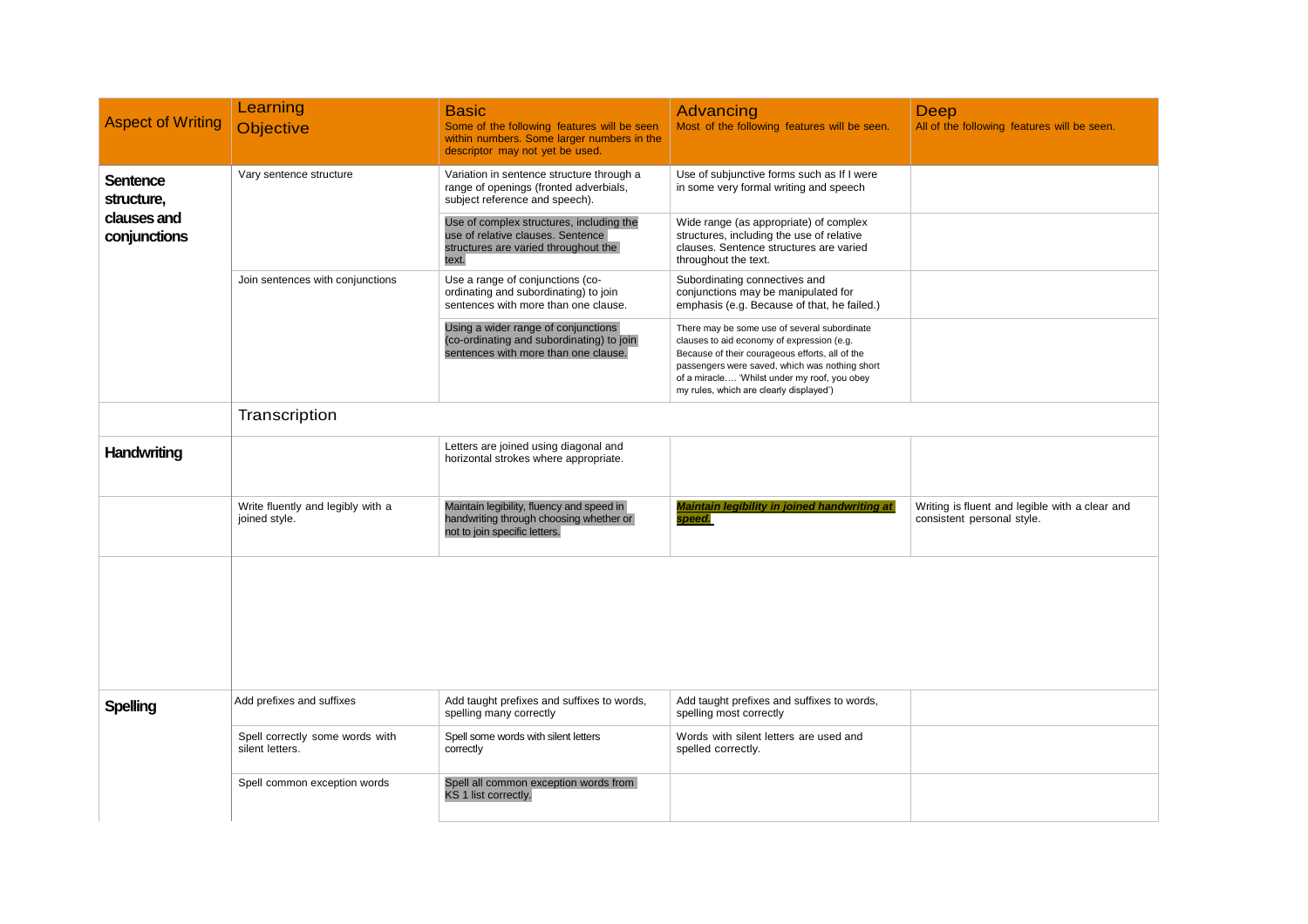|             |                                 | Spell correctly many common exception<br>words from the y3/4 list and some words<br>from the Y5/6 list.                                                                                 | Spell all common exception words from KS 1,<br>& Y3 / 4 lists correctly.                                                             |                                                                                                                 |
|-------------|---------------------------------|-----------------------------------------------------------------------------------------------------------------------------------------------------------------------------------------|--------------------------------------------------------------------------------------------------------------------------------------|-----------------------------------------------------------------------------------------------------------------|
|             |                                 | Spell many words common exception<br>from the Y5 / 6 list correctly                                                                                                                     | Spell most common exception words from<br>the Y5/6 list correctly.                                                                   |                                                                                                                 |
|             | Use spelling rules and patterns | Apply taught spelling rules / patterns (y5 /<br>6) to spell some words correctly.                                                                                                       | Apply taught spelling rules / patterns (y5 / 6)<br>to spell most words correctly.                                                    | Apply taught spelling rules / patterns $(y5/6)$ to<br>spell all words correctly. Explain rules &<br>exceptions. |
|             | Spell homophones correctly      | Spell most homophones correctly in<br>writing.                                                                                                                                          | Spell most homophones correctly in writing<br>and distinguish between homophones and<br>other words which are often confused.        |                                                                                                                 |
|             | Use the possessive apostrophe   | Place the possessive apostrophe<br>accurately in most words with regular and<br>irregular plurals.                                                                                      | Place the possessive apostrophe accurately in<br>most words with regular and irregular plurals,<br>applying consistently in writing. |                                                                                                                 |
|             | Use a dictionary                | Begin to use the first 3 or 4 letters in a<br>word to check its spelling in a dictionary                                                                                                | Use the first 3 or 4 letters in a word to check<br>its spelling in a dictionary                                                      | Select the choice of spelling aids with<br>independence and use with growing speed.                             |
|             |                                 | Begin to use a dictionary to check the<br>spelling and meaning of words.                                                                                                                | Use a dictionary to check the spelling of<br>uncommon or more ambitious words.                                                       |                                                                                                                 |
|             | Use a thesaurus                 | Begin to use a thesaurus                                                                                                                                                                | Use a thesaurus                                                                                                                      | Make considered and careful word choices<br>appropriate to context and purpose from those<br>suggested.         |
|             |                                 |                                                                                                                                                                                         |                                                                                                                                      |                                                                                                                 |
| Punctuation | Punctuate sentences accurately  | Use capital letters, full stops, question marks,<br>commas for lists and apostrophes for<br>contractions mainly correctly.                                                              |                                                                                                                                      |                                                                                                                 |
|             |                                 | Use the full range of punctuation taught in<br>lower KS 2 mostly correctly.                                                                                                             | Use the full range of punctuation taught in<br><b>KS 2 mostly correctly.</b>                                                         | Use the full range of punctuation taught in KS<br>2 correctly (e.g. semi-colons, dashes, colons,                |
|             |                                 | (full stops, capital letters, exclamation mark,<br>question mark, apostrophes for singular &<br>plural possession, commas to mark fronted<br>adverbials and in a list, inverted commas) |                                                                                                                                      | hyphens) and where necessary use such<br>punctuation precisely to avoid ambiguity.                              |
|             |                                 | Some correct use of punctuation for<br>parenthesis.                                                                                                                                     | Correct use of punctuation for parenthesis.                                                                                          | Conscious manipulation of punctuation to create<br>effect and impact.                                           |
|             |                                 | Commas to clarify meaning and to mark<br>clauses used mostly correctly.                                                                                                                 | Commas to clarify meaning and to mark clauses<br>used correctly.                                                                     |                                                                                                                 |
|             | Use and punctuate direct speech | Inverted commas used mostly correctly.                                                                                                                                                  | Inverted commas and conventions for speech always<br>used correctly.                                                                 |                                                                                                                 |
|             |                                 |                                                                                                                                                                                         |                                                                                                                                      |                                                                                                                 |